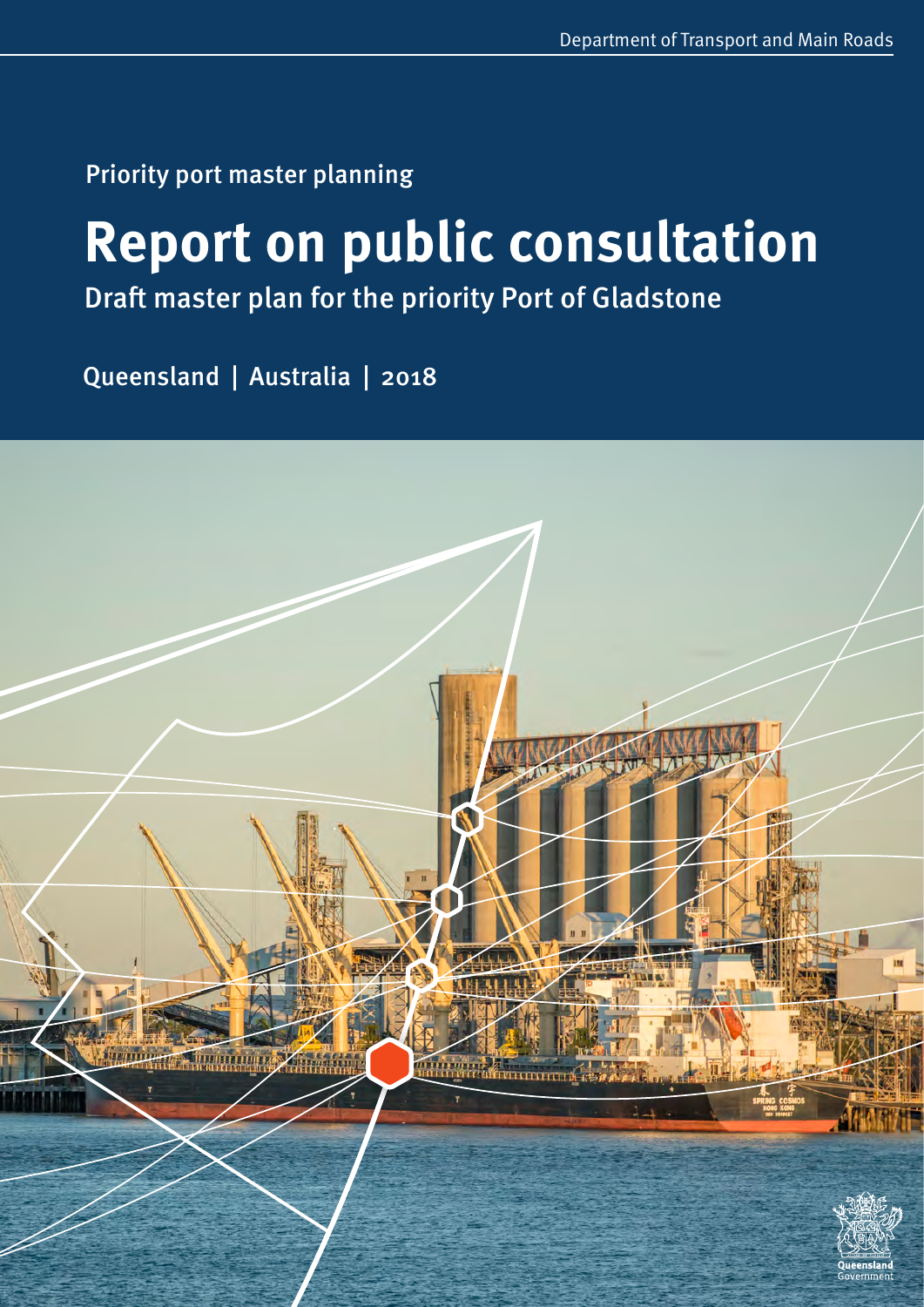## **Creative Commons information**

© State of Queensland (Department of Transport and Main Roads) 2018



https://creativecommons.org/licenses/by/4.0/

This work is licensed under a Creative Commons Attribution 4.0 Licence. You are free to copy, communicate and adapt the work, as long as you attribute the authors.

The Queensland Government supports and encourages the dissemination and exchange of information. However, copyright protects this publication. The State of Queensland has no objection to this material being reproduced, made available online or electronically but only if it's recognised as the owner of the copyright and this material remains unaltered.



The Queensland Government is committed to providing accessible services to Queenslanders of all cultural and linguistic backgrounds. If you have difficulty understanding this publication and need a translator, please call the Translating and Interpreting Service (TIS National) on 13 14 50 and ask them to telephone the Queensland Department of Transport and Main Roads on 13 74 68.

Disclaimer: While every care has been taken in preparing this publication, the State of Queensland accepts no responsibility for decisions or actions taken as a result of any data, information, statement or advice, expressed or implied, contained within. To the best of our knowledge, the content was correct at the time of publishing.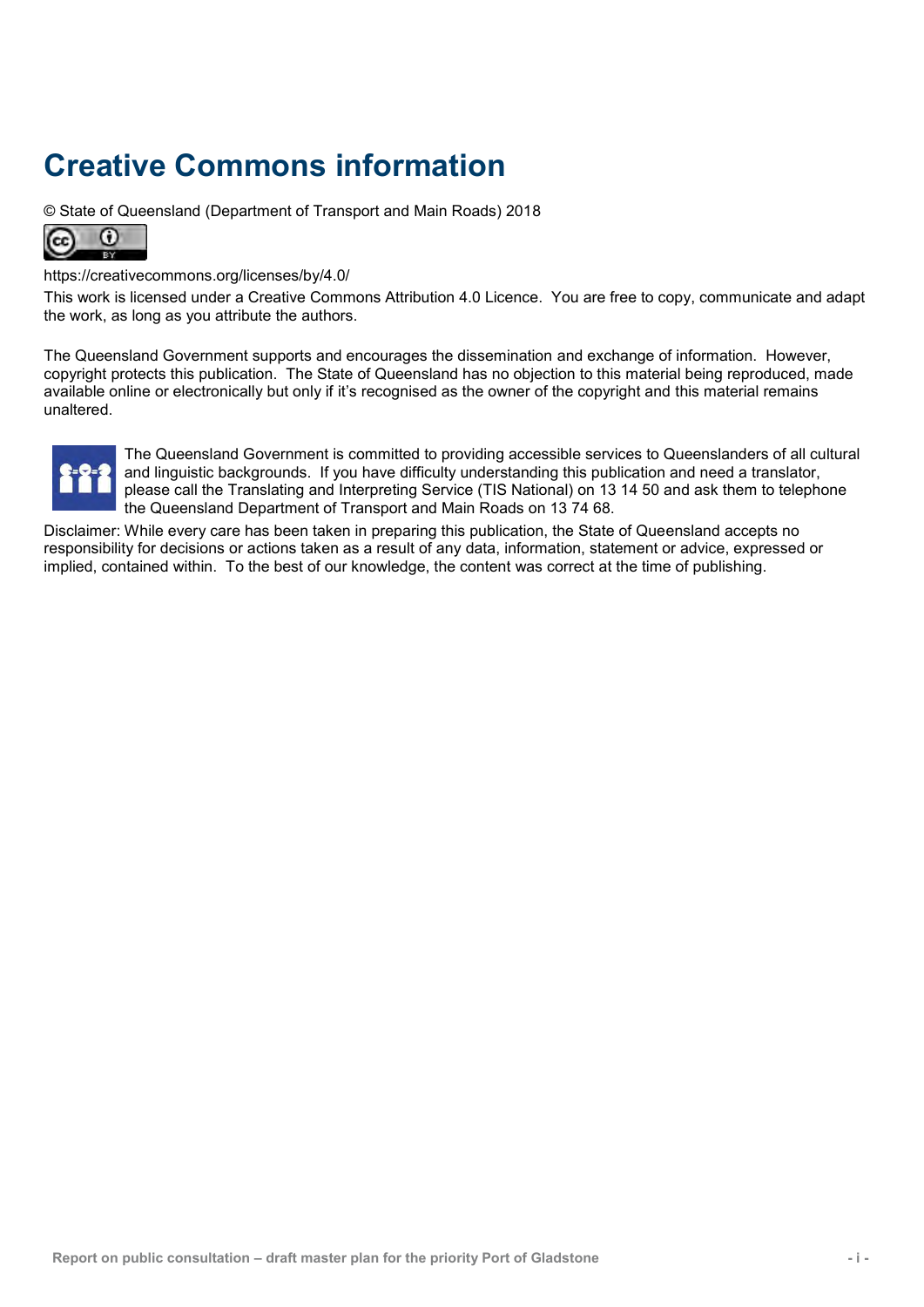## **Contents**

| 1.    | <b>Background</b>                                    | 1                       |  |
|-------|------------------------------------------------------|-------------------------|--|
| 1.1   | Priority port master planning                        | 1                       |  |
| 1.2   | Master planning for the priority Port of Gladstone   | 1                       |  |
| 1.3   | Purpose                                              | $\overline{c}$          |  |
| 2.    | <b>Public consultation overview</b>                  | $\overline{\mathbf{c}}$ |  |
| 2.1   | Consultation methodology                             | $\overline{\mathbf{c}}$ |  |
| 2.1.1 | Public information session                           | 3                       |  |
| 2.1.2 | Gladstone Ports Corporation communications and media | 3                       |  |
| 2.1.3 | Website statistics                                   | 3                       |  |
| 2.2   | Submissions summary                                  | 3                       |  |
| 3.    | Themes of consultation and responses                 | 4                       |  |
| 3.1   | Environmental management framework                   | 5                       |  |
| 3.2   | Stakeholder consultation and engagement              | 8                       |  |
| 3.3   | Growth scenarios                                     | 9                       |  |
| 3.4   | Interface precinct                                   | 9                       |  |
| 3.5   | Priority management measures                         | 10                      |  |
| 3.6   | Infrastructure and supply chain corridors precinct   | 11                      |  |
| 3.7   | General comments                                     | 12                      |  |
| 3.8   | Desired outcomes                                     | 12                      |  |
| 3.9   | Infrastructure                                       | 13                      |  |
| 3.10  | Dredging and material placement areas                | 14                      |  |
| 3.11  | Environmental risk assessment                        | 15                      |  |
| 3.12  | Marine precinct                                      | 16                      |  |
| 3.13  | Master planned area                                  | 18                      |  |
| 3.14  | Objectives                                           | 18                      |  |
| 3.15  | Priority Port of Gladstone                           | 19                      |  |
| 3.16  | Strategic vision                                     | 19                      |  |
| 3.17  | Assessment benchmarks                                | 19                      |  |
| 3.18  | Ecologically sustainable development principles      | 20                      |  |
| 3.19  | State interests                                      | 20                      |  |
| 3.20  | Environmental management precinct                    | 20                      |  |
| 3.21  | Implementation                                       | 21                      |  |
| 3.22  | Marine infrastructure precinct                       | 21                      |  |
| 3.23  | Marine services and recreation precinct              | 21                      |  |
| 3.24  | <b>Outstanding Universal Value</b>                   | 22                      |  |
| 3.25  | Precincts - general                                  | 23                      |  |
| 4.    | <b>Structural and presentation changes</b>           | 24                      |  |
| 5.    | <b>Conclusion</b>                                    | 24                      |  |
|       | Appendix A: Abbreviations and acronyms<br>25         |                         |  |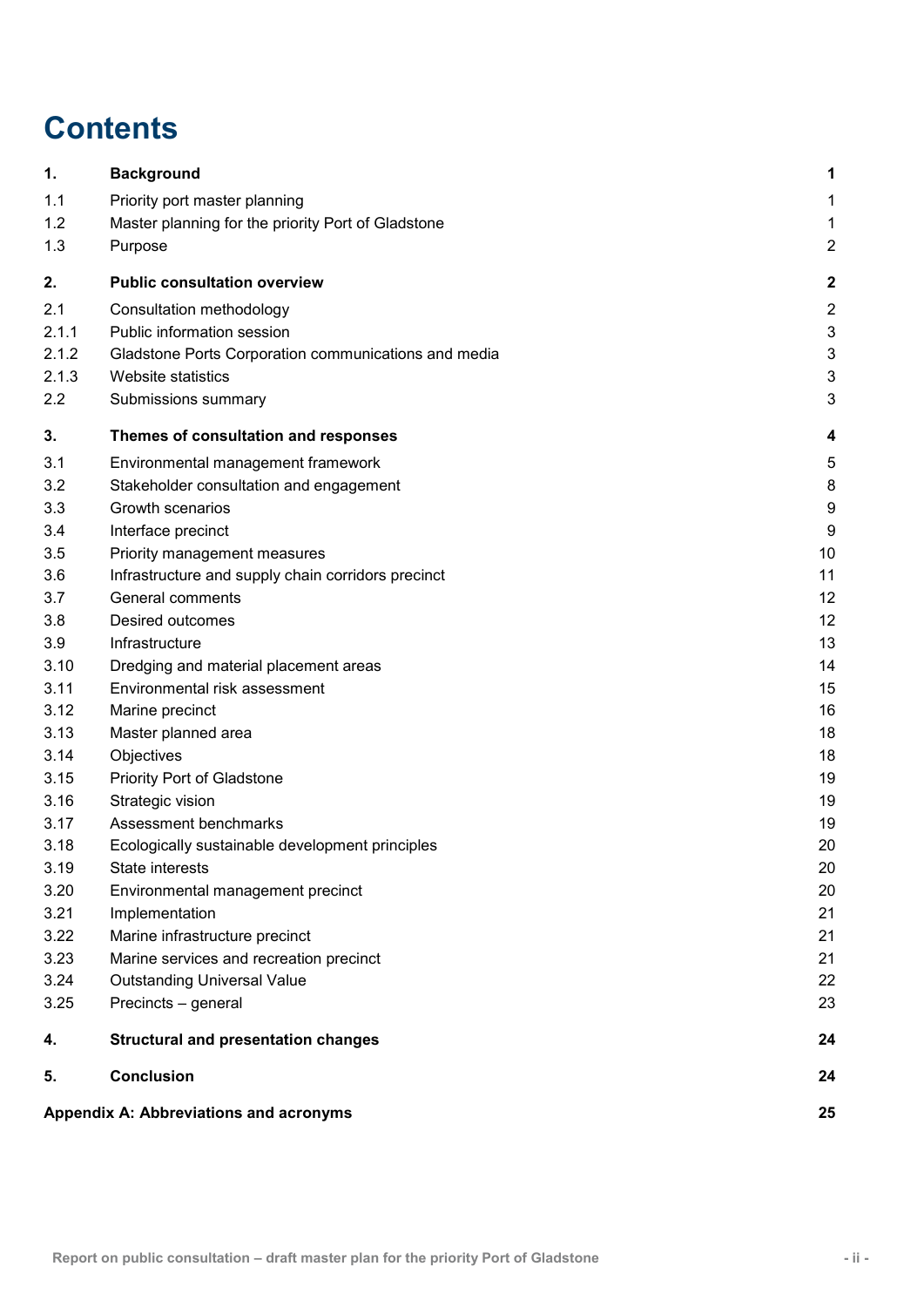## <span id="page-3-0"></span>**1. Background**

## <span id="page-3-1"></span>**1.1 Priority port master planning**

In accordance with the *Sustainable Ports Development Act 2015* (Ports Act), the Queensland Government is advancing master planning for the priority ports of Gladstone, Townsville, Hay Point/Mackay and Abbot Point.

Priority port master planning is a state government port-related commitment of the *Reef 2050 Long-Term Sustainability Plan* (Reef 2050 Plan). The Reef 2050 Plan is a joint Australian and Queensland government strategy for securing the long-term health and resilience of the Great Barrier Reef.

Through priority port master planning, the Queensland Government will effectively manage the land and marine areas needed for the efficient development and operation of the priority ports while ensuring the Outstanding Universal Value (OUV) of the Great Barrier Reef World Heritage Area (GBRWHA) is an intrinsic consideration in priority port development, management and governance. Master planning will support the sustainable development of critical economic infrastructure, the state's priority ports, in a way that will balance growth, job creation, environmental values and community interests.

## <span id="page-3-2"></span>**1.2 Master planning for the priority Port of Gladstone**

The priority Port of Gladstone is Queensland's largest multi-commodity port and plays a critical role in supporting the state's economy. It supports a number of associated industry sectors, including resources, energy and agriculture, and its growth will enable expansion of the state's trade and investment opportunities.

The Queensland Government recognises the port as an important economic hub that contributes significantly to regional employment opportunities. Through master planning, the government has demonstrated a commitment to support the port's ongoing sustainable development and in turn, jobs growth in the entire region.

Through master planning, the Queensland Government has established a long-term vision for future development at the Port of Gladstone, consistent with the principles of ecologically sustainable development (ESD). Master planning provides a strategic and coordinated approach, considering issues beyond strategic port land, including potential marine and landbased impacts, port and supply chain infrastructure capacity and connectivity and economic, community and environmental interests.

In accordance with the Ports Act, the Queensland Government released a draft master plan for the priority Port of Gladstone for public consultation from 28 August 2017 to 9 October 2017, providing stakeholders and the community the opportunity to make submissions on the draft master plan1. The draft master plan was accompanied by a set of supporting documentation that was used to inform development of the draft master plan and show how it could be implemented. This included four evidence base reports and a preliminary draft port overlay.

<sup>&</sup>lt;sup>1</sup> The draft master plan was released by the former Minister for State Development. Following the Queensland election, responsibility for the Ports Act was transferred to the Minister for Transport and Main Roads in late 2017. The Department of Transport and Main Roads has ensured a continuous master planning process and has considered all submissions in preparing the final master plan.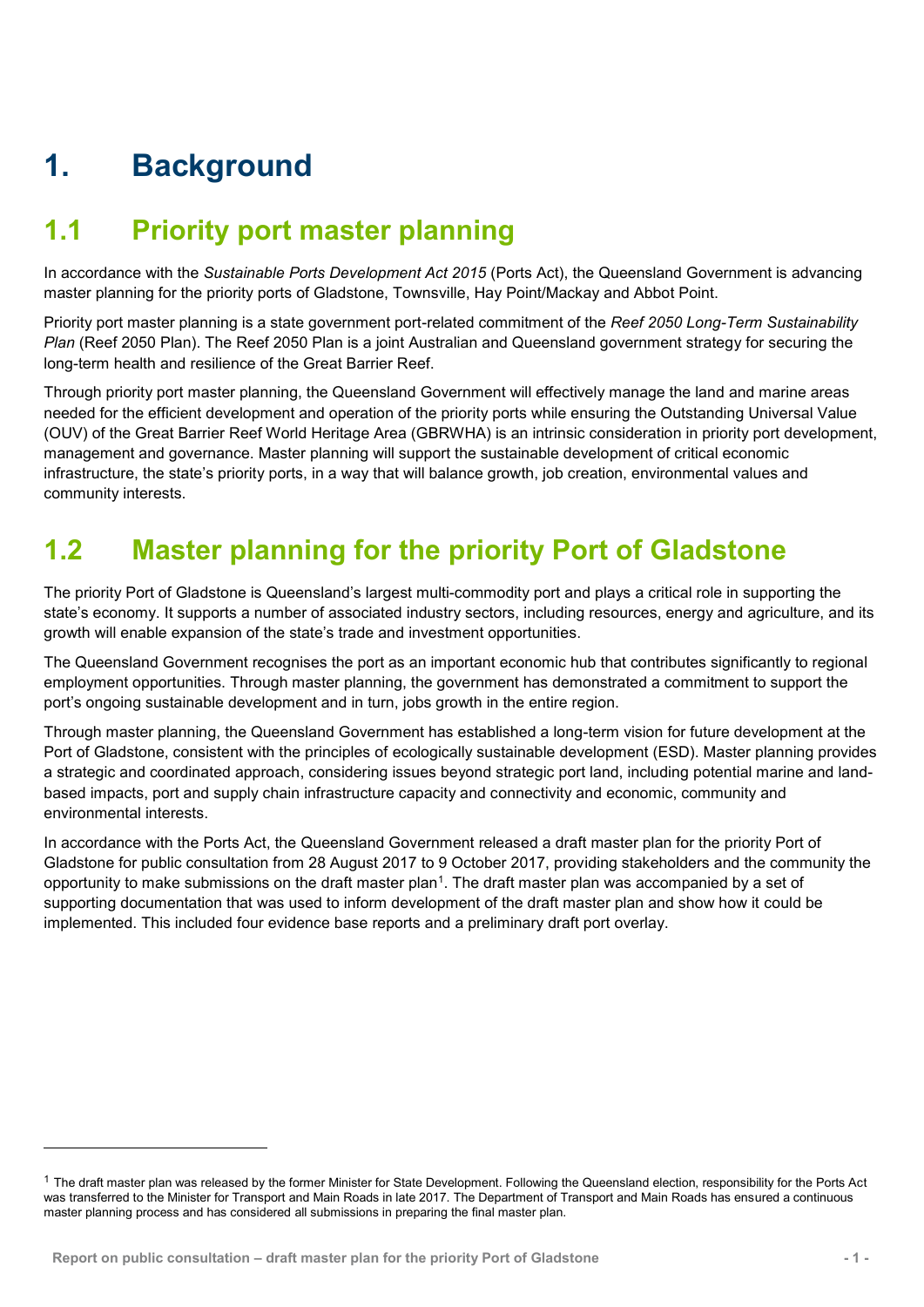### <span id="page-4-0"></span>**1.3 Purpose**

Under section 45 of the Ports Act, the Queensland Government is required to release a summary of the matters raised in submissions on the draft master plan for the priority Port of Gladstone during the public consultation period.

The purpose of this document is to provide:

- a summary of the matters raised in submissions received during the public consultation period
- an overview of the government's response to the summarised matters, including how the final master plan considered the matters raised.

This document identifies a range of consultation themes to categorise and respond to feedback received during public consultation. This document does not detail each submitter's contribution or their personal information.

<span id="page-4-1"></span>The opinions expressed within each theme reflect those provided in the submissions.

## **2. Public consultation overview**

### <span id="page-4-2"></span>**2.1 Consultation methodology**

The draft master plan was released for public consultation from 28 August 2017 to 9 October 2017.

The public consultation process was conducted to meet the requirements of the Ports Act and applied a full suite of communications materials to raise community awareness of the opportunity to comment on the draft master plan. The public consultation involved:

- a public notice published in the Gladstone Observer, The Courier-Mail and The Australian on the day the consultation was launched by the Queensland Government
- a notice published in the Queensland Government Gazette on the day the consultation was launched
- the publication of the draft master plan, supporting master planning documentation and consultation fact sheets on the program website
- displays of hard copies of the draft master plan, supporting master planning documentation and consultation fact sheets at two council libraries—Gladstone Library and Brisbane Square Library—and the departmental office
- a project telephone hotline and email address for enquiries
- a landing page on the Queensland Government's Get Involved website
- a stakeholder electronic newsletter project update
- a media release by the Queensland Government to launch the consultation and present key messages on the draft master plan
- social media posts on Twitter.

The public notices outlined where the draft master plan could be inspected in hard copy; the website for electronic versions; a phone number and email address to gain information about the draft master plan; details of how to make a submission; and the date submissions closed.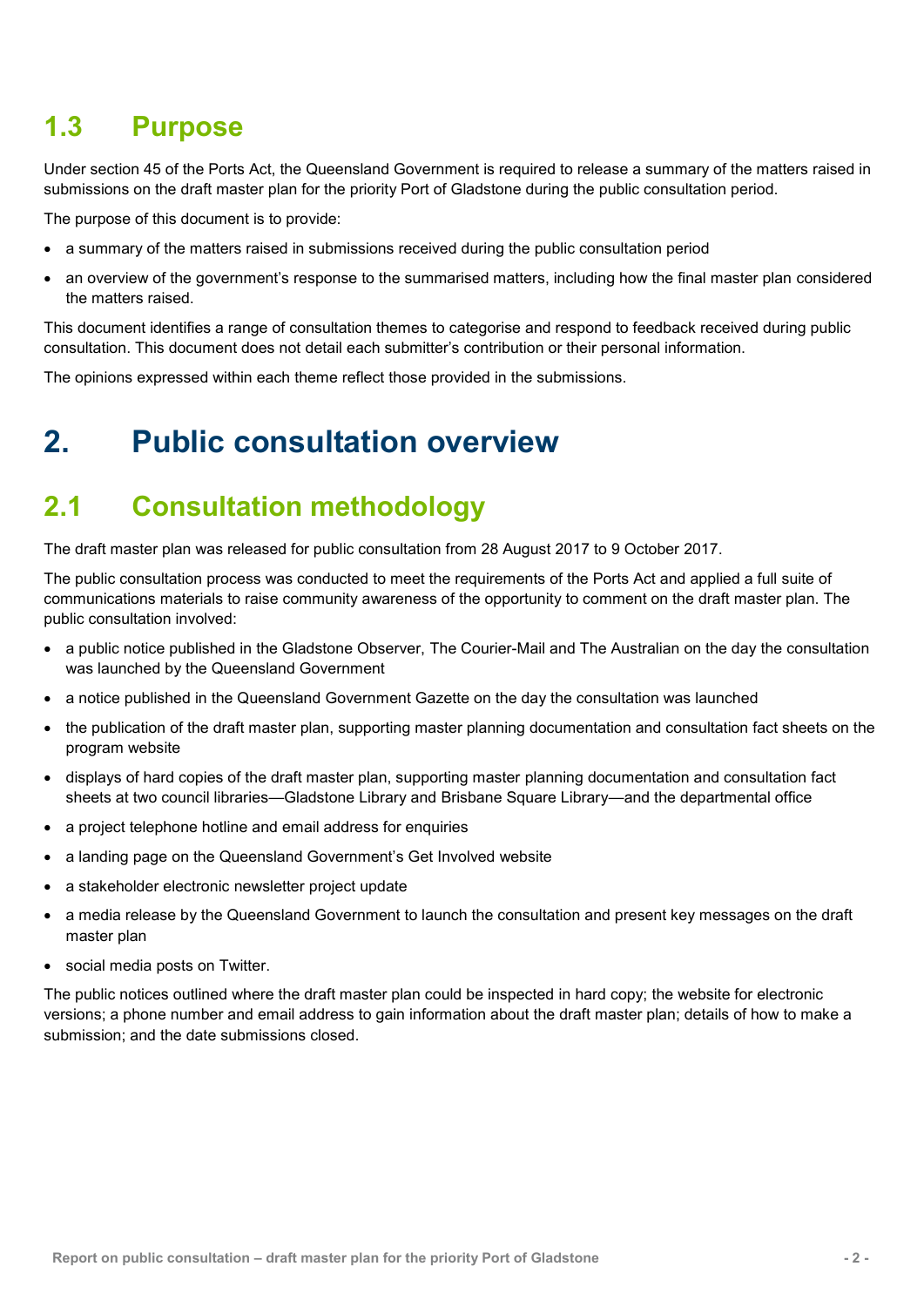### <span id="page-5-0"></span>**2.1.1 Public information session**

On 11 September 2017 a public information session was held by departmental officers at the Gladstone Entertainment Convention Centre to provide the community with the opportunity to meet and talk to project officers about the draft master plan. Thirteen people from the community registered for the information session to learn more about the priority port master planning program, the draft master plan for the priority Port of Gladstone and supporting documentation and how to make a submission.

### <span id="page-5-1"></span>**2.1.2 Gladstone Ports Corporation communications and media**

To support the public consultation program, Gladstone Ports Corporation (GPC) issued:

- a link to the draft master plan on the GPC website
- a media release reinforcing the government's key messages on the draft master plan and the public consultation
- an article in Port Talk, September 2017 edition, GPC's public newsletter
- a mailbox-drop to residents in the interface precinct (of the master planned area) outlining the objectives of master planning for the priority Port of Gladstone, how to view the draft master plan and how to make a submission
- news interview with GPC and Member for Gladstone, Glenn Butcher, prior to the closure of submissions
- various media articles in the Gladstone Observer, Infrastructure Magazine and Rockhampton Morning Bulletin.

### <span id="page-5-2"></span>**2.1.3 Website statistics**

The following documents were made available on the program website during the public consultation period:

- Draft master plan—726 downloads
- Supporting master planning documentation, including:
	- Preliminary draft port overlay—196 downloads
	- Master planning evidence base assessment—100 downloads
	- Infrastructure and supply chain analysis—74 downloads
	- Risk assessment—83 downloads
	- Addendum to evidence base—92 downloads
	- fact sheets—80 downloads.

### <span id="page-5-3"></span>**2.2 Submissions summary**

A total of 19 submissions were received during the public consultation period, from a range of stakeholder groups and individuals, including:

- five submissions from community members
- four submissions from Queensland Government agencies
- three submissions from environmental groups
- two submissions from associations/peak bodies
- two submissions from ports corporations
- one submission from a local government
- one submission from a Member of Parliament
- one submission from industry.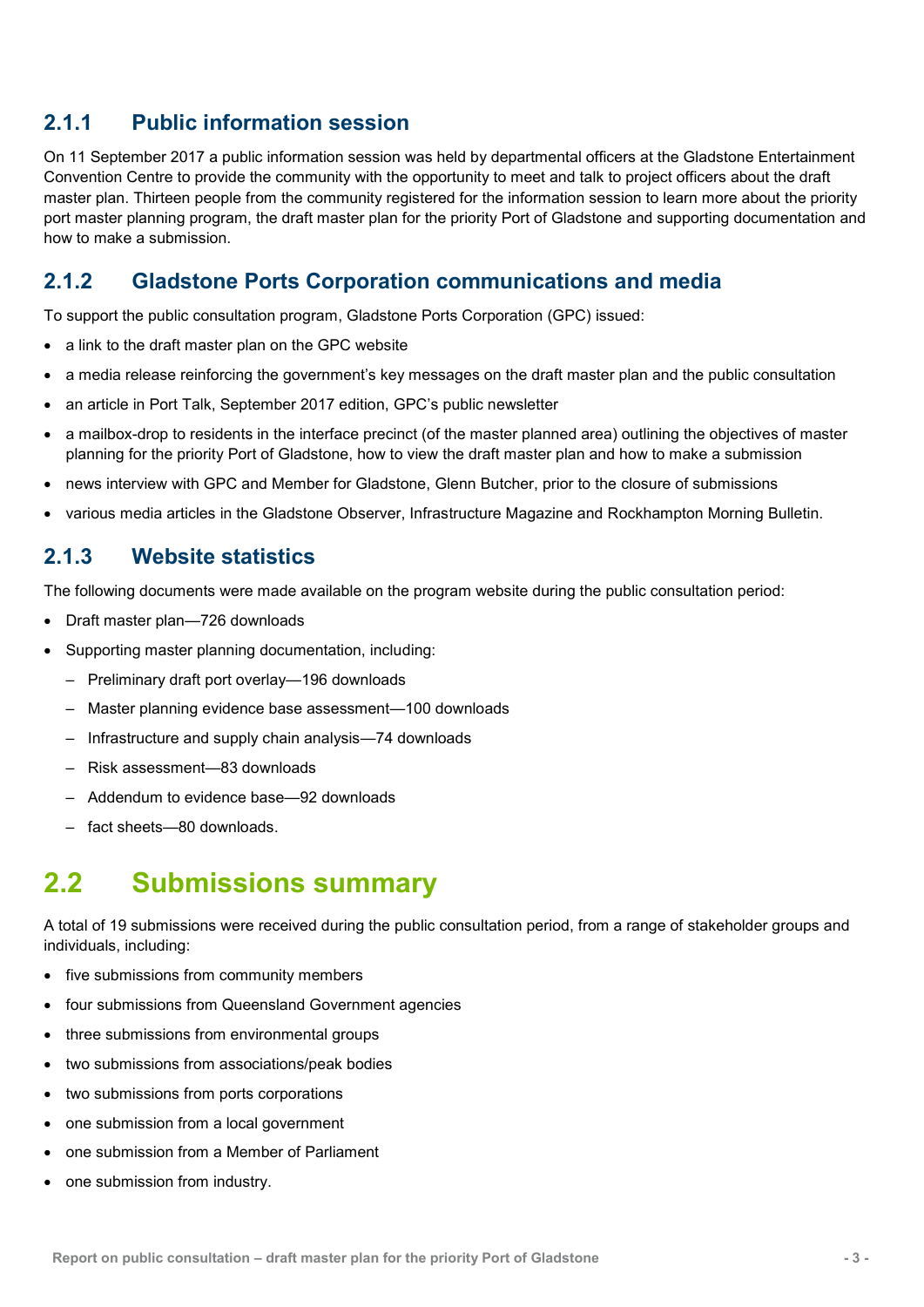## <span id="page-6-0"></span>**3. Themes of consultation and responses**

A range of specific matters were raised in the 19 submissions. These matters were categorised into 25 common themes. The 25 themes identified in the table below have been ordered based on the number of relevant submissions received.

| <b>Theme</b>                                       | <b>Number of submissions that</b><br>raised the theme |
|----------------------------------------------------|-------------------------------------------------------|
| Environmental management framework                 | 8                                                     |
| Stakeholder consultation and engagement            | 8                                                     |
| Growth scenarios                                   | 7                                                     |
| Interface precinct                                 | 6                                                     |
| Priority management measures                       | 6                                                     |
| Infrastructure and supply chain corridors precinct | 5                                                     |
| General comments                                   | 4                                                     |
| Desired outcomes                                   | 3                                                     |
| Infrastructure                                     | 3                                                     |
| Dredging and material placement areas              | 2                                                     |
| Environmental risk assessment                      | 2                                                     |
| Marine precinct                                    | $\overline{2}$                                        |
| Master planned area                                | $\overline{2}$                                        |
| Objectives                                         | $\overline{2}$                                        |
| Priority Port of Gladstone                         | 2                                                     |
| Strategic vision                                   | 2                                                     |
| Assessment benchmarks                              | 1                                                     |
| Ecologically sustainable development principles    | 1                                                     |
| State interests                                    | 1                                                     |
| Environmental management precinct                  | 1                                                     |
| Implementation                                     | 1                                                     |
| Marine infrastructure precinct                     | 1                                                     |
| Marine services and recreation precinct            | 1                                                     |
| <b>Outstanding Universal Value</b>                 | 1                                                     |
| Precincts - general                                | 1                                                     |

The following tables identify the matters raised within each theme and outline the government's response, including how the matters were considered in finalising the master plan.

It is recognised that some matters may be relevant to more than one theme.

All submissions received during the public consultation period were analysed and considered during preparation of the final master plan. Feedback will also be considered during the preparation of a draft port overlay for the priority Port of Gladstone.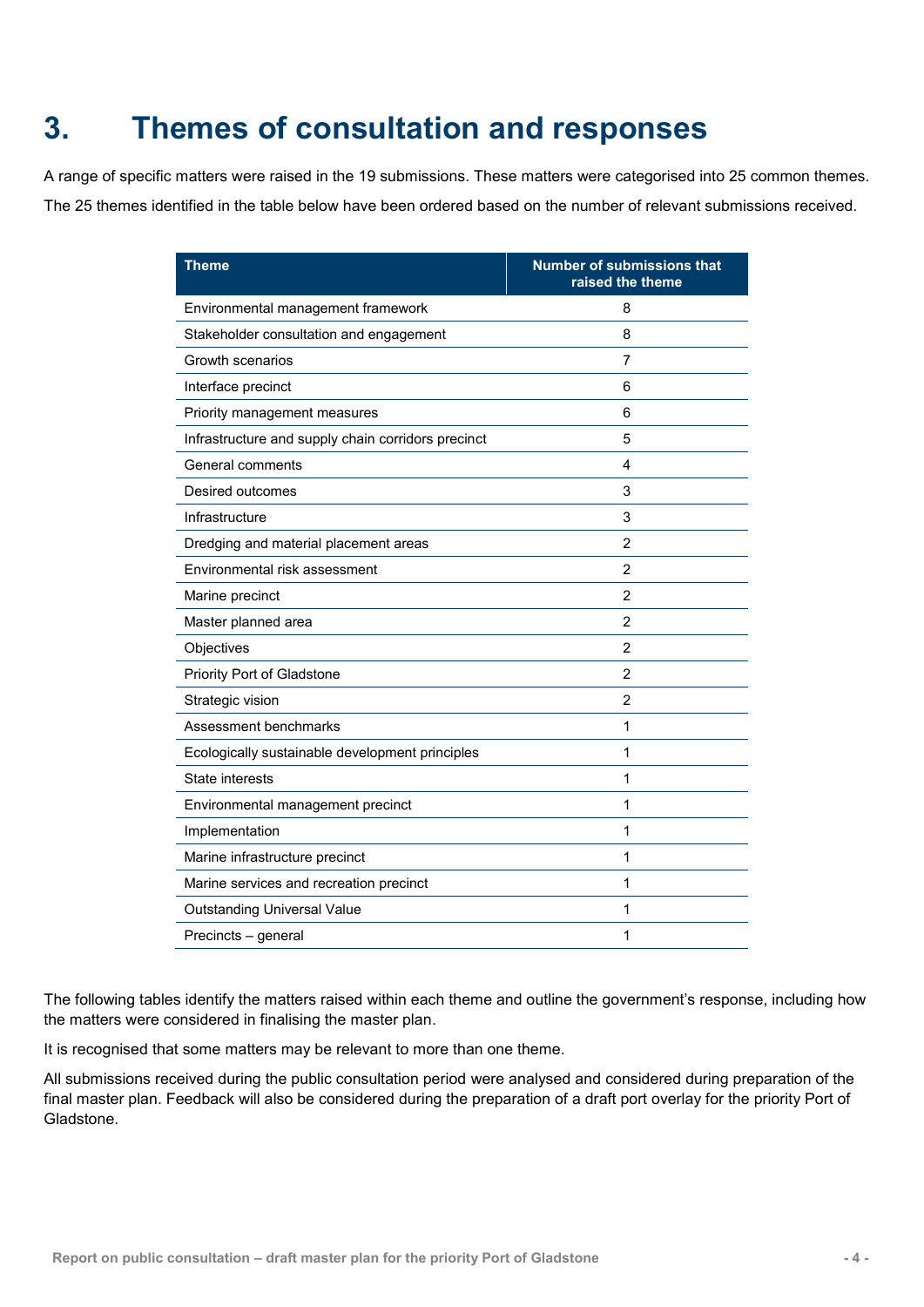### <span id="page-7-0"></span>**3.1 Environmental management framework**

#### **Matter raised Response**

Eight submissions raised matters relating to the environmental management framework (EMF) including:

- recommendations for environmental values mapping
- potential impacts to environmental values, including cumulative impacts
- lack of assessment of economic values
- limited recognition of extent of environmental monitoring
- suggested overarching monitoring and reporting objectives are required
- suggested identification of areas for environmental protection
- concern infrastructure is prioritised over the environment
- lack of consideration of United Nations Sustainable Development Goals, including those relating to climate change
- recognition of existing approval processes, including Property Maps of Assessable Vegetation (PMAV) and offsets.

**The master plan has been amended to include updates to environmental value mapping. Amendments have been made to improve the narrative about how the Ports Act, master planning and other Queensland Government initiatives consider cumulative impacts. Feedback received will also be considered during preparation of the draft port overlay.**

Responses to each of the matters are provided below.

#### Mapping

Mapping amendments in the final master plan as follows:

- Least concern Regional Ecosystems<sup>2</sup> mapping: addition of a notation to reference other plant categories that may be protected under other legislation (for example, marine plants and conservation significant plants) in Figure B15
- Fish habitat areas and waterways providing for fish passage mapping: addition of Queensland Waterways for Waterway Barrier works mapping layer in Figure B6
- Turtle mapping:
	- identification of South End Beach as an index nesting beach and inclusion of Hummock Hill island as a nesting beach in Figure B3a
	- addition of inset graphs with recorded turtle numbers during the nesting season and the number of nests recorded in Figure B3a
	- addition of mapping with green turtle and flatback turtle tracking data in new figures B3b, B3c, B3d, B3e and B3f
- Matters of state environmental significance (MSES) mapping in Figure B18: additions of notations to state:
	- there is no specific marine plants layer on the Queensland Government data site but figures B1, B10 and B19 provide an indication of where marine plants are likely to be present
	- there are no legally secured offset areas mapped in the *State Planning Policy* mapping of MSES for this area
	- the figure has been prepared based on a publicly available mapping layer from the Queensland Government data site
	- to cross reference other maps (for example, waterways providing for fish passage and high-risk flora trigger areas).

All master plan mapping has been prepared using publicly available databases and supplemented with additional data where available. Project level approval processes will still consider the most up to date information available at the time of assessment and will not refer to the master plan as a single data source. Introductory text has been included in Appendix B of the final master plan to outline how the data should be interpreted and where it has been sourced from.

The GBRWHA has not been mapped due to the scale of the mapping data that is publicly available. The GBRWHA has been an intrinsic consideration in master planning and is recognised throughout the documentation. A definition that textually describes the GBRWHA has been included in the master plan in response to this matter.

Potential impacts to environmental values, including cumulative impacts

The management of system-wide cumulative impacts on the Great Barrier Reef is important to ensure continuous improvement in managing threats to the Great Barrier Reef. The Queensland Government has committed to 'Protect the Great Barrier Reef' as one of its key priorities identified in *Our Future State: Advancing Queensland's Priorities*.

Master planning for the priority ports is one of a number of policy initiatives undertaken by the Queensland Government to manage cumulative impacts on the Great Barrier Reef. Other policy initiatives include strengthened vegetation clearing

-

<sup>2</sup> As defined under the *Vegetation Management Act 1999*.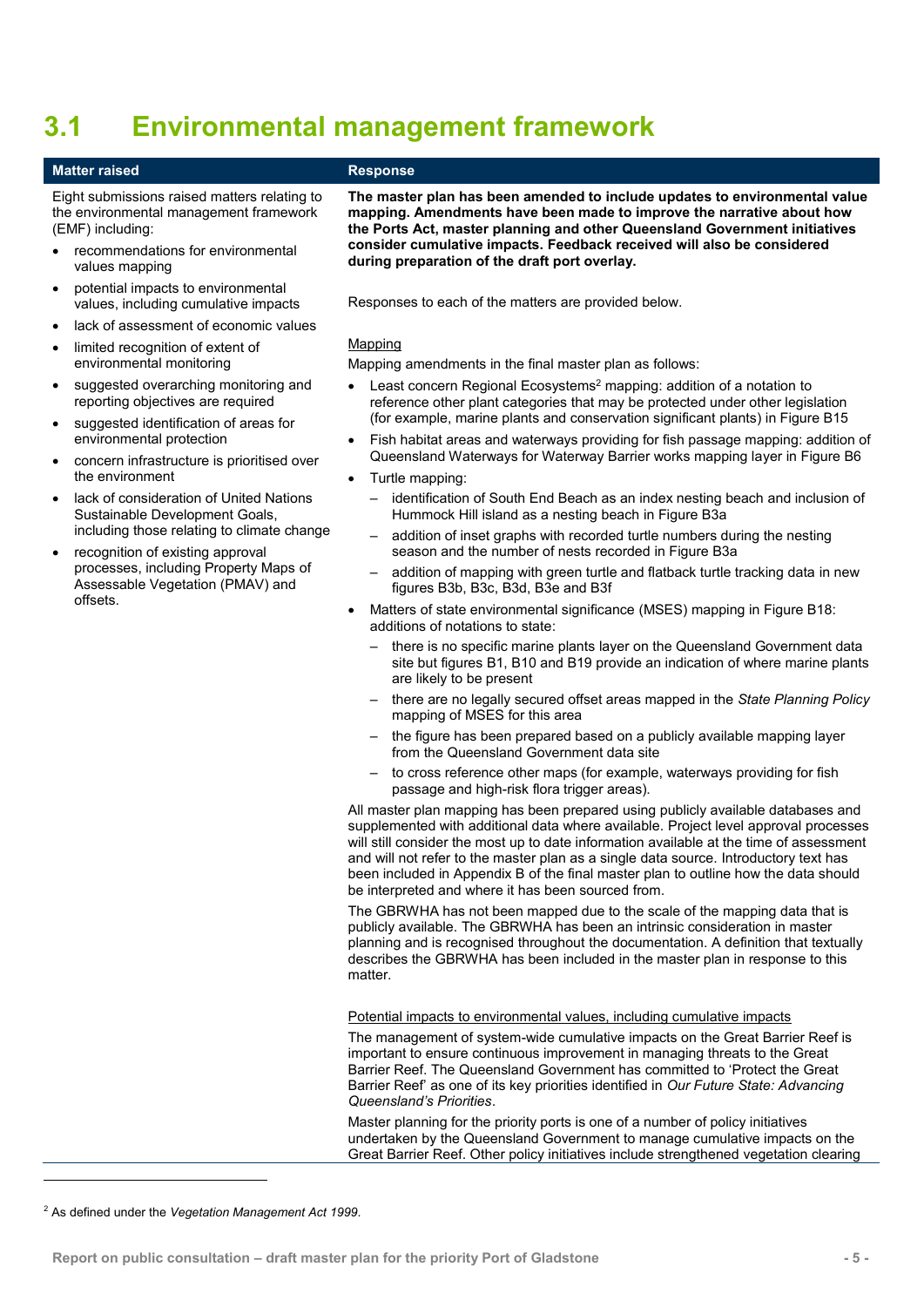legislation, introducing a single use plastic bag ban and regulating activities which contribute to water pollution. In addition, the Queensland Government has also released the *Maintenance Dredging Strategy for Great Barrier Reef World Heritage Area Ports* and associated guidelines to provide for sustainable, leading practice management of port-related maintenance dredging.

The protection of the Great Barrier Reef and cumulative impact management is also a central concept in the Queensland environmental assessment and planning systems, including through environmental impact assessment processes and state and local planning instruments. These processes are described above in the 'regulating port operations' section of the final master plan. The master plan complements this system and does not replicate, replace or remove any existing processes. The master plan does not commit government or other entities to particular projects and does not infer government approval of development.

Master planning does not modify the assessment process under the *Environment Protection and Biodiversity Conservation Act 1999* (EPBC Act) which requires portrelated developments that are likely to significantly impact the Great Barrier Reef be referred for decision by the Australian Government, including the assessment of cumulative impacts.

The Ports Act contributes to the management of cumulative impacts of port development on the Great Barrier Reef at a strategic level by limiting port development across the GBRWHA to four priority ports.

Master planning for each priority port establishes a strategic approach by constraining port-related development and capital dredging to a defined master planned area.

The master planned area for the priority Port of Gladstone limits cumulative impacts by using a precinct-based approach to concentrate port-related development in locations that avoid areas of environmental significance.

For the priority Port of Gladstone, potential impacts to environmental values are included in the EMF and Appendix D of the final master plan. Potential impacts have been identified at a high level due to the wide range of activities that could potentially occur across a large spatial extent within the master planned area up to the year 2050. Detailed assessments of potential impacts, including cumulative impacts, will still need to be undertaken for any individual projects through the appropriate development assessment pathways.

The EMF and Appendix E of the final master plan include objectives for each precinct. These objectives recognise the need to manage potential impacts on key environmental values, including cumulative impacts. The EMF also includes a Priority Management Measure (PMM) to prepare an environmental assessment guideline. It is considered this guideline would reference cumulative impacts and ensure a consistent management approach across the master planned area. Further detail regarding the PMM will be determined during drafting of the port overlay.

Some submitters raised matters relating to particular types of potential impacts including biosecurity risks, increased waste and impacts to marine megafauna. These impacts were considered in the evidence base during preparation of the master plan and are included in the impacts table in Appendix D of the final master plan:

- biosecurity risks, including potential introduction of pests and weeds in terrestrial, intertidal and marine environments
- potential impacts to marina fauna, including (but not limited to) fragmentation and loss of connectivity, directly mortality/injury and disruption to behaviour/life cycle
- potential increased levels of waste materials resulting in reduced habitat condition and/or quality
- potential for decreased water quality as a result of contaminant release.

The approach for managing impacts involves regulating development by exception only where requirements for port-related development are necessary. This recognises that existing planning and regulatory frameworks across all levels of government provide a comprehensive system for the management of environmental impacts.

Potential impacts are currently managed through:

• local, state and Commonwealth regulatory approval processes (project and site specific), including statutory land use planning instruments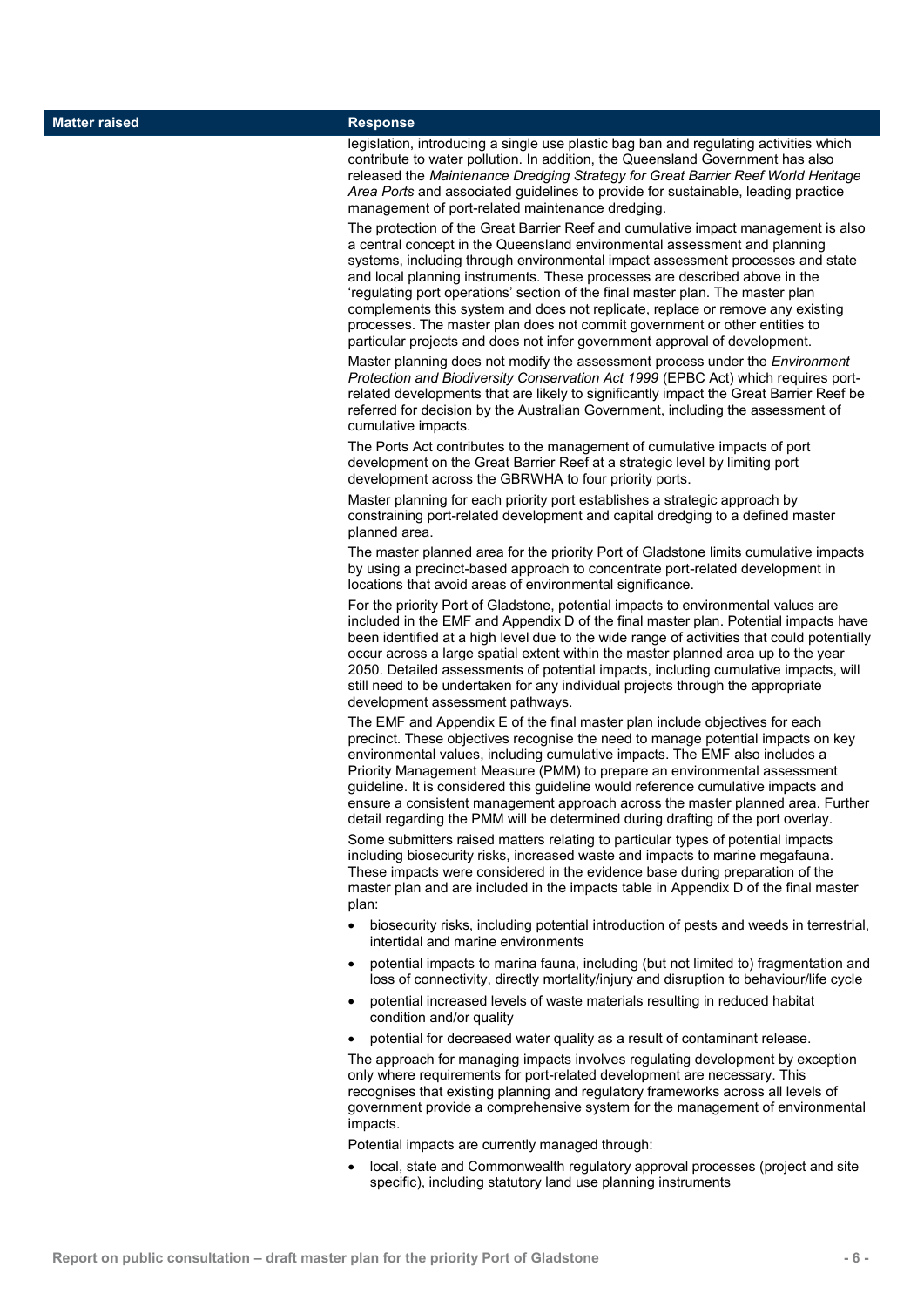• existing operational management measures (for example, environmental monitoring, environmental management plans implemented by landholder, regulators and proponents).

These statutory requirements and other operational environmental management measures will continue to manage environmental impacts within the master planned area and will be supplemented by the EMF objectives, PMMs and the port overlay (when finalised).

No specific PMMs were identified to manage these impacts listed above (as raised by submitters) however PMMs 2–9 will assist in managing these potential impacts. Drafting of the port overlay will consider requirements for detailed assessment benchmarks to ensure impacts to environmental values are appropriately managed. The port overlay will be subject to further consultation in accordance with the Ports Act

#### Economic values

The EMF cannot include economic values in accordance with the definitions of the Ports Act and *Environmental Protection Act 1994*. The master plan provides for economic assets through the strategic vision, objectives, desired outcomes, state interests and precincts.

#### Environmental monitoring

The evidence base included an analysis of environmental monitoring relevant to the master planned area including the monitoring type, objective, responsible entity, funding source, timeframe, frequency, parameters, spatial scope, program outputs, data availability and the mechanism that requires the monitoring.

The EMF includes a PMM relating to an environmental values monitoring and reporting program. It is anticipated this would include a review of existing monitoring programs and their objectives. Details on implementation of the program will be included in a draft port overlay which will be subject to a specific public consultation period as required by the Ports Act.

When implemented, the findings of the program will be used to inform future statutory reviews of the master plan (and other relevant initiatives) and will provide for adaptive management.

#### Areas for environmental protection

The master plan identifies an environmental management precinct and marine precinct in areas with environmental values, including those that contribute to OUV, where development should be limited. Any project proposal will still require detailed assessment and be subject to relevant local, state and federal approvals.

#### Priority of infrastructure and environment

The master plan balances environmental considerations and the development of infrastructure in accordance with the *Guideline: master planning for priority ports* which was prepared in consultation with key stakeholders and released for public consultation in early 2016.

The master plan has been prepared in line with the Ports Act. An independent environmental advisory panel, established for master planning, has confirmed the master plan adequately addresses the relevant requirements of:

- the EMF section of the Ports Act
- the Reef 2050 Plan
- the *Independent Review of the Port of Gladstone* and the *Independent Review of the Bund Wall at the Port of Gladstone*
- Ecologically Sustainable Development (ESD) principles
- United Nations Sustainable Development Goals.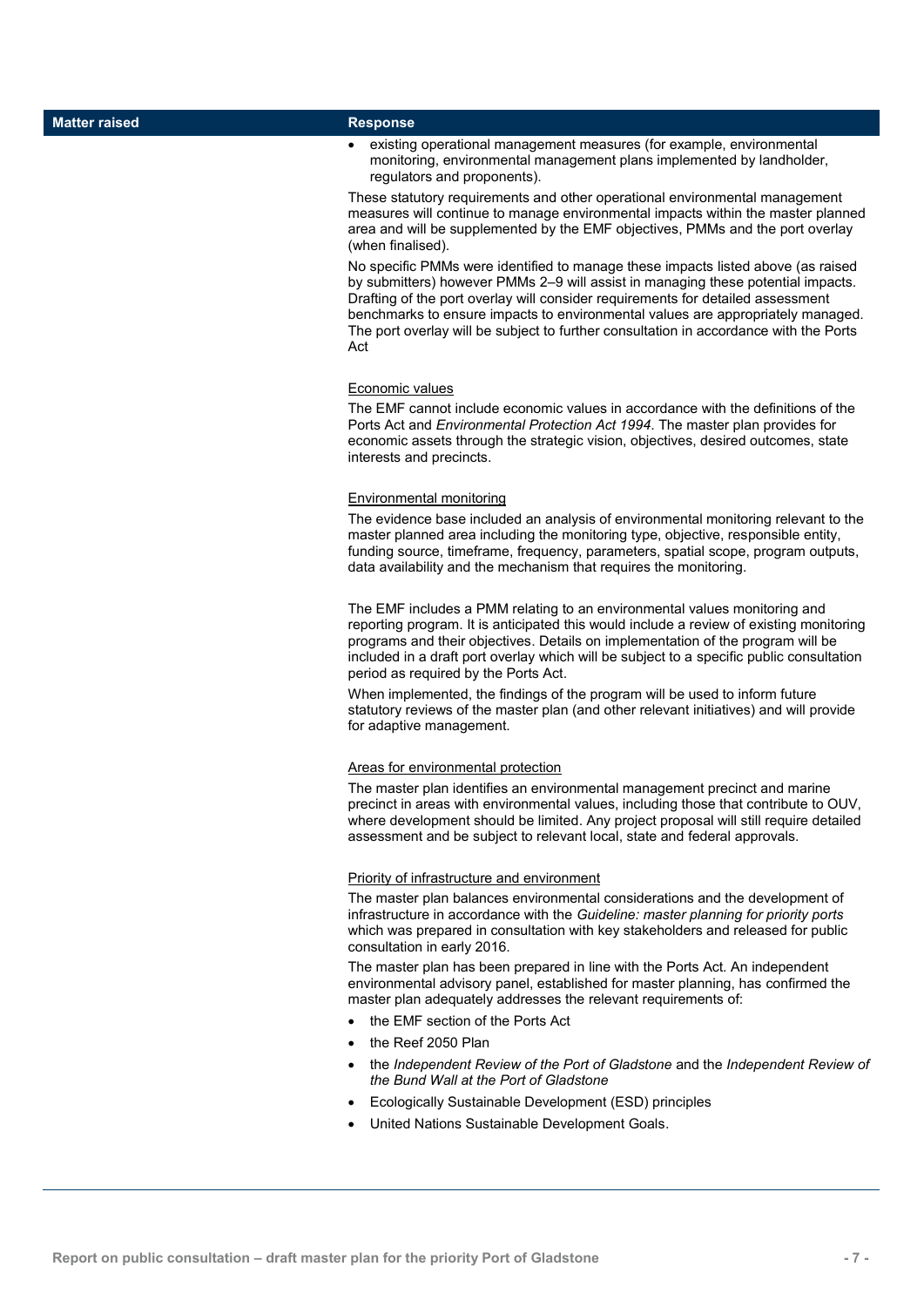#### United Nations Sustainable Development Goals and climate change

An independent environmental advisory panel established to support master planning provided advice to the department regarding the Sustainable Development Goals. The panel concluded that master planning for the priority Port of Gladstone will contribute to the state and Commonwealth's commitments to the relevant Sustainable Development Goals of the 2030 Agenda for Sustainable Development.

More broadly, the Queensland Government is implementing a range of climate change policies including the *Queensland Climate Transition Strategy* and the *Queensland Climate Adaptation Strategy 2017-2030*. The master plan supports these policies by identifying an environmental management precinct where development should be limited. The vegetation within these areas has the capacity to act as a carbon sink in the long-term and help contribute to Queensland's emissions targets.

#### Recognition of existing approval processes, including PMAV and offsets

Master planning has included an assessment of existing approval processes within the master planned area. Due to the comprehensive nature of requirements and processes, limited PMMs have been identified as part of the master plan EMF and will be considered further in the port overlay. This recognises the outcomes sought by the EMF are in many cases already achieved through existing provisions and reduces duplication of provisions.

One submission specifically raised the PMAV and offset processes. The PMAV process has not been specifically recognised in the objectives as it is considered that a proponent would apply to amend the mapping should an error be identified when implementing the EMF objectives (for example, mitigating impacts to endangered or of concern Regional Ecosystems listed under the *Vegetation Management Act 1999*). Furthermore, the master plan is not intended to be used as a single data source by proponents or regulators in assessment processes and should not be used in that way.

Future reviews of the master plan will consider any revisions required in the mapping and incorporate any changes in public databases as a result of the PMAV process.

Existing statutory processes will continue to apply to individual project proposals, including the assessment of offsets under the *Environmental Offsets Act 2014*.

### <span id="page-10-0"></span>**3.2 Stakeholder consultation and engagement**

| <b>Matter raised</b>                                                                                                           | <b>Response</b>                                                                                                                                                                                                                                                                                                                                              |
|--------------------------------------------------------------------------------------------------------------------------------|--------------------------------------------------------------------------------------------------------------------------------------------------------------------------------------------------------------------------------------------------------------------------------------------------------------------------------------------------------------|
| Eight submissions raised matters relating to<br>stakeholder consultation and engagement,<br>including:                         | The master plan has been amended to clarify key messages for stakeholders<br>and improve the readability and presentation. Feedback will be considered in<br>the consultation approach for the draft port overlay.                                                                                                                                           |
| positive acknowledgement of<br>stakeholder engagement during the<br>master planning process<br>seeking ongoing consultation    | The department notes the positive feedback regarding the extent of stakeholder<br>engagement and intends to continue liaising with stakeholders about port master<br>planning.                                                                                                                                                                               |
| lack of consultation with residential<br>$\bullet$<br>landholders in the interface precinct and<br>other particular locations. | The Ports Act requires the department consult with existing assessment<br>managers/decision makers during preparation of the master plan including GPC, the<br>Gladstone Regional Council (GRC) and the Coordinator-General.                                                                                                                                 |
|                                                                                                                                | In addition to this, the department identified a range of key stakeholders including<br>federal, state and local government agencies, peak bodies and key interest groups.<br>These stakeholders were consulted through forums, one-on-one meetings,<br>telephone/correspondence, and review of draft documentation and provision of final<br>documentation. |
|                                                                                                                                | The Ports Act requires that draft master plans are released for a public consultation<br>period so the community and broader stakeholders can have their say. An overview<br>of the activities undertaken during the public consultation period is provided in<br>Section 2 of this document.                                                                |
|                                                                                                                                | A draft port overlay will be released for statutory consultation in accordance with the<br>Ports Act.                                                                                                                                                                                                                                                        |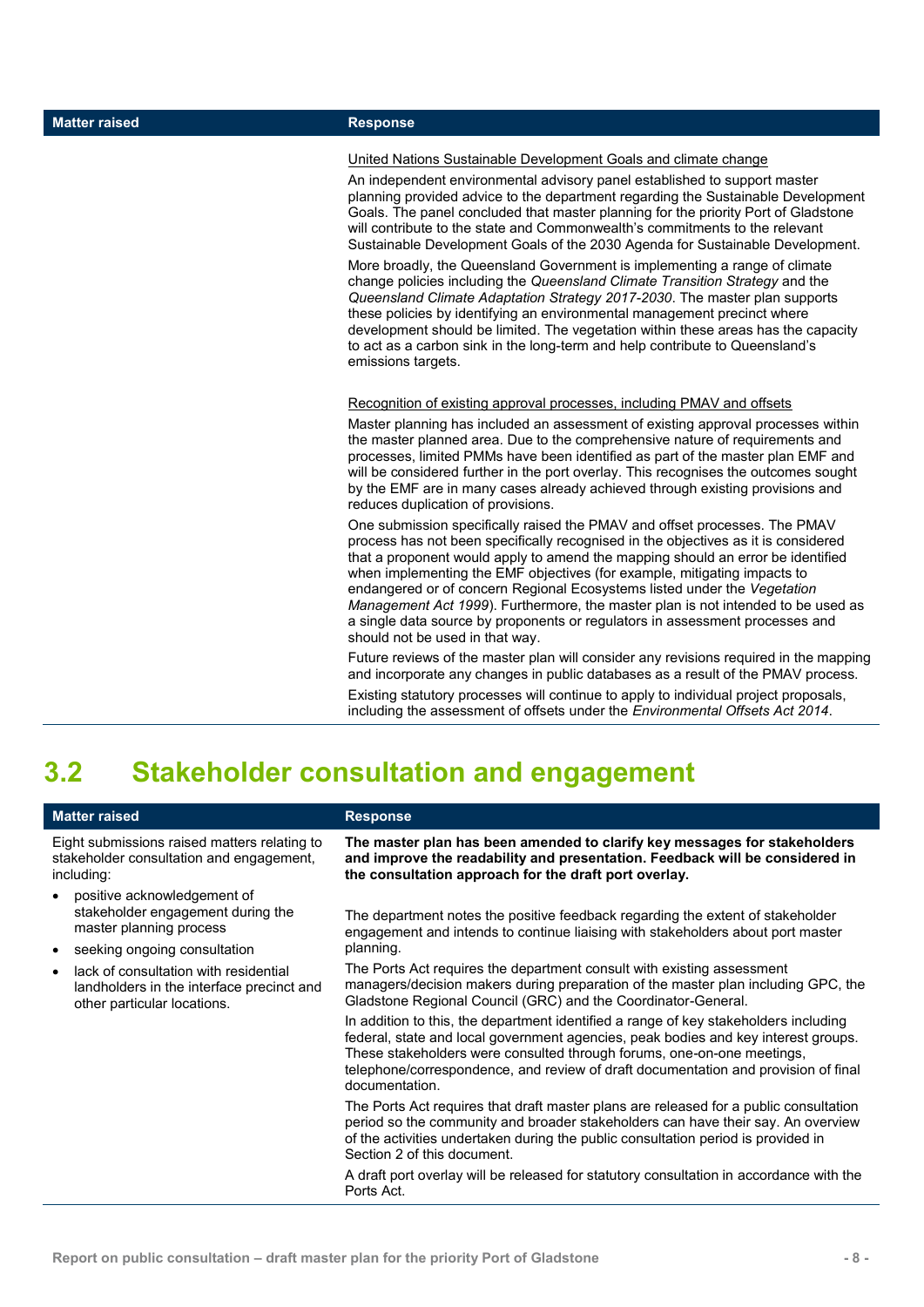### <span id="page-11-0"></span>**3.3 Growth scenarios**

| <b>Matter raised</b>                                                             | <b>Response</b>                                                                                                                                                                                                                                                                                                                                                                                                                                                                                                                                                                                                                           |
|----------------------------------------------------------------------------------|-------------------------------------------------------------------------------------------------------------------------------------------------------------------------------------------------------------------------------------------------------------------------------------------------------------------------------------------------------------------------------------------------------------------------------------------------------------------------------------------------------------------------------------------------------------------------------------------------------------------------------------------|
| Seven submissions raised matters relating to<br>the growth scenarios, including: | The master plan has been amended to remove references to growth scenarios.                                                                                                                                                                                                                                                                                                                                                                                                                                                                                                                                                                |
| lack of recognition of certain commodities                                       | Growth scenarios were prepared in consultation with key stakeholders based on<br>economic drivers, industry opportunities, physical influences and the state's ports<br>network. The growth scenarios were used as a set of point-in-time assumptions for<br>planning, not predictions for business cases, and were included in the draft master<br>plan for transparency in decision making. The growth scenarios remain in the<br>evidence base as the assumptions used to determine potential environmental<br>impacts. This ensures the master plan adopts a conservative approach to managing<br>OUV and other environmental values. |
| lack of detail for particular projects                                           |                                                                                                                                                                                                                                                                                                                                                                                                                                                                                                                                                                                                                                           |
| assumptions for coal throughput                                                  |                                                                                                                                                                                                                                                                                                                                                                                                                                                                                                                                                                                                                                           |
| lack of growth limits or negative growth<br>scenario                             |                                                                                                                                                                                                                                                                                                                                                                                                                                                                                                                                                                                                                                           |
| lack of timing, triggers and mapping of<br>each scenario                         |                                                                                                                                                                                                                                                                                                                                                                                                                                                                                                                                                                                                                                           |
| review of growth scenarios.                                                      | The master plan does not infer government approval of any particular commodity or<br>infrastructure and all proposals still require detailed assessment at the local, state<br>and Commonwealth levels.                                                                                                                                                                                                                                                                                                                                                                                                                                   |
|                                                                                  | Additional text has been included in the master plan to recognise alternative                                                                                                                                                                                                                                                                                                                                                                                                                                                                                                                                                             |

commodities, potential for development of renewable energy sources, and GPC's focus on developing trade pathways for agricultural, containerised and general cargo trade types.

### <span id="page-11-1"></span>**3.4 Interface precinct**

| <b>Matter raised</b>                                                                                                                               | <b>Response</b>                                                                                                                                                                                                                                                                                                                                                                                                                                                                                                                                                                                                                                                                                                                                                                                                           |  |
|----------------------------------------------------------------------------------------------------------------------------------------------------|---------------------------------------------------------------------------------------------------------------------------------------------------------------------------------------------------------------------------------------------------------------------------------------------------------------------------------------------------------------------------------------------------------------------------------------------------------------------------------------------------------------------------------------------------------------------------------------------------------------------------------------------------------------------------------------------------------------------------------------------------------------------------------------------------------------------------|--|
| Six submissions raised matters relating to<br>the interface precinct, including:                                                                   | The master plan has been amended to clarify the role of the interface precinct<br>and how it protects residents while supporting the ongoing operation and                                                                                                                                                                                                                                                                                                                                                                                                                                                                                                                                                                                                                                                                |  |
| potential financial, social and land use<br>impacts to residents                                                                                   | growth of the port. The master plan clearly articulates that existing uses will be<br>unaffected and future development of dwelling houses would also be<br>unaffected by any future port overlay requirements. The priority management<br>measures table has also been updated to ensure these measures do not apply<br>to residential areas within this precinct. Feedback received will be considered                                                                                                                                                                                                                                                                                                                                                                                                                  |  |
| limited clarity on obligations and<br>$\bullet$<br>enforcement                                                                                     |                                                                                                                                                                                                                                                                                                                                                                                                                                                                                                                                                                                                                                                                                                                                                                                                                           |  |
| lack of compensation<br>$\bullet$                                                                                                                  | during the preparation of a draft port overlay, particularly for any future                                                                                                                                                                                                                                                                                                                                                                                                                                                                                                                                                                                                                                                                                                                                               |  |
| the long co-existence of residents and<br>the port                                                                                                 | assessment benchmarks.                                                                                                                                                                                                                                                                                                                                                                                                                                                                                                                                                                                                                                                                                                                                                                                                    |  |
| existing assessments under the GRC<br>$\bullet$<br>planning scheme are sufficient                                                                  | No amendments have been made to the master planned area or precinct boundaries<br>since the public consultation period. However, the department intends to engage                                                                                                                                                                                                                                                                                                                                                                                                                                                                                                                                                                                                                                                         |  |
| assessment managers should remain<br>$\bullet$<br>unchanged                                                                                        | closely with submitters and stakeholders during preparation of the draft port overlay.<br>While the master plan includes residential areas in the interface precinct, it does not                                                                                                                                                                                                                                                                                                                                                                                                                                                                                                                                                                                                                                         |  |
| physical separation of Auckland Hill<br>$\bullet$<br>residential area and port operations at<br><b>Auckland Point</b>                              | propose port development in these areas and does not allow GPC to resume land or<br>encroach into the areas. GRC will remain the assessment manager for residential<br>areas regulated through the GRC planning scheme. GPC will remain the assessment<br>manager for Strategic Port Land regulated through the port land use plan. The<br>department will continue to work with both GRC and GPC in the master planning<br>process.<br>The interface between the port and adjacent urban areas is an important<br>consideration in Gladstone. By including these areas in the master planned area,<br>future development at Auckland Point and Barney Point can be managed to provide<br>appropriate protection to residents from port-related impacts while supporting the<br>ongoing operation and growth of the port. |  |
| suggesting the interface precinct should<br>$\bullet$<br>be removed from the proposed master                                                       |                                                                                                                                                                                                                                                                                                                                                                                                                                                                                                                                                                                                                                                                                                                                                                                                                           |  |
| planned area<br>suggesting master planning should focus<br>$\bullet$<br>on outcomes for the port rather than<br>requiring activities by residents. |                                                                                                                                                                                                                                                                                                                                                                                                                                                                                                                                                                                                                                                                                                                                                                                                                           |  |
|                                                                                                                                                    | There are some areas at Auckland Hill and Barney Point in close proximity to port<br>operations and designated as medium density residential under the GRC planning<br>scheme. Although dwelling houses are currently the predominant land use in this<br>area, the existing provisions in the GRC planning scheme allow the development of<br>multiple dwellings (for example, a medium rise apartment block). This type of<br>intensified development could potentially significantly increase the number of<br>residents living close to the port. This has the potential to increase adverse amenity<br>impacts for residents as a result of port operations (for example light, dust, noise and<br>vibration).                                                                                                       |  |
|                                                                                                                                                    | The master plan seeks to quide GPC and GRC planning in the interface precinct to                                                                                                                                                                                                                                                                                                                                                                                                                                                                                                                                                                                                                                                                                                                                          |  |

The master plan seeks to guide GPC and GRC planning in the interface precinct to protect residents' amenity while supporting the ongoing operation and growth of the port. Future development in the interface precinct, including both port infrastructure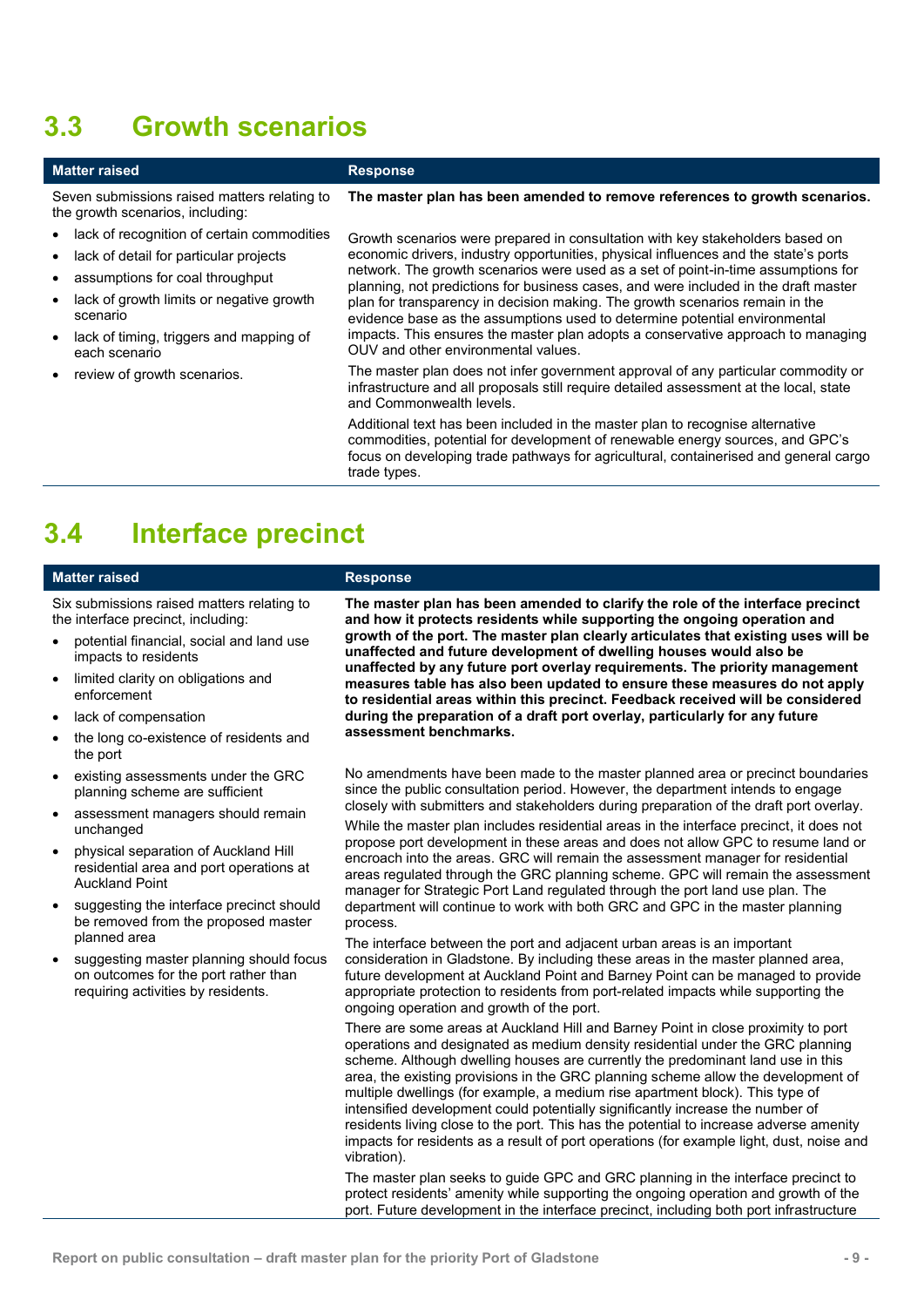### **Matter raised Response**

and residential buildings (excluding dwelling houses), must be planned for in a manner that considers the adjacent land uses. This includes additional considerations for GPC and GRC during the development assessment process, such as parameters for the design and construction of future development.

The preliminary draft port overlay released for information purposes, demonstrated how the draft master plan may be implemented. This included a range of proposed performance-based assessment benchmarks relating to design and construction.

Assessment benchmarks included in the preliminary draft port overlay were presented as an early draft to indicate ways in which the master plan could be implemented. They have not been decided and will be subject to further consultation. A draft port overlay will be prepared and released for public consultation as required under the Ports Act. Any development within the interface precinct will still require all relevant approvals.

The approach taken in the master plan is generally consistent with other Queensland planning measures. The interface precinct is to remain in the master planned area to ensure potential compatibility issues to the year 2050 are adequately addressed, the long-term economic viability of the priority Port of Gladstone is supported, and residents are protected from avoidable port-related impacts.

### <span id="page-12-0"></span>**3.5 Priority management measures**

| <b>Matter raised</b>                                                                                                                                                                                                                  | <b>Response</b>                                                                                                                                                                                                                                                                                                                                                                                                                 |
|---------------------------------------------------------------------------------------------------------------------------------------------------------------------------------------------------------------------------------------|---------------------------------------------------------------------------------------------------------------------------------------------------------------------------------------------------------------------------------------------------------------------------------------------------------------------------------------------------------------------------------------------------------------------------------|
| Six submissions raised matters relating to<br>priority management measures (PMMs),<br>including:<br>PMM 1—need for additional regulation,<br>$\bullet$<br>lack of enforcement provisions and<br>application to the interface precinct | The master plan has been amended to clearly state PMM 1 will not apply to the<br>interface precinct. An additional desired outcome has been included to<br>recognise the existing requirements of the Aboriginal Cultural Heritage Act<br>2003. No amendments have been made in relation to PMMs 4-9. Feedback<br>regarding PMM implementation will be considered during preparation of the<br>draft port overlay.              |
| PMMS 4-9-responsible entities,<br>$\bullet$<br>resourcing, change of land ownership<br>and matters to be addressed.                                                                                                                   | A response to each matter is provided below.                                                                                                                                                                                                                                                                                                                                                                                    |
|                                                                                                                                                                                                                                       | Cultural heritage                                                                                                                                                                                                                                                                                                                                                                                                               |
|                                                                                                                                                                                                                                       | It is recognised the draft master plan did not identify any potential impacts to cultural<br>heritage within the interface precinct and therefore this has been removed as an<br>applicable PMM for that precinct.                                                                                                                                                                                                              |
|                                                                                                                                                                                                                                       | The evidence base assessed potential impacts to cultural heritage in consultation<br>with Department of Aboriginal and Torres Strait Islander Partnerships and other key<br>stakeholders and identified a potential gap in cultural heritage management.                                                                                                                                                                        |
|                                                                                                                                                                                                                                       | The department recognises the work port authorities and other entities currently<br>undertake to ensure their cultural heritage obligations under the Aboriginal Cultural<br>Heritage Act 2003 are met. This is now recognised in the desired outcomes. The port<br>overlay will detail how PMMs are to be implemented, including any exemptions (for<br>example for emergency or maintenance works).                           |
|                                                                                                                                                                                                                                       | Land management                                                                                                                                                                                                                                                                                                                                                                                                                 |
|                                                                                                                                                                                                                                       | The department notes the supportive feedback from submitters regarding the land<br>management plans and will continue to liaise with stakeholders throughout the<br>master planning process.                                                                                                                                                                                                                                    |
|                                                                                                                                                                                                                                       | The Ports Act requires the port overlay detail how the PMMs are to be achieved,<br>including responsible entities. This is not included in the master plan. The<br>department will continue to consult with stakeholders in preparation of a draft port<br>overlay. A final port overlay can be reviewed under the Ports Act if there are changes<br>to land ownership of areas subject to the land management plans/guideline. |
|                                                                                                                                                                                                                                       | Details regarding land management plans and the guideline will be determined<br>through the port overlay which will be subject to consultation in accordance with the<br>Ports Act.                                                                                                                                                                                                                                             |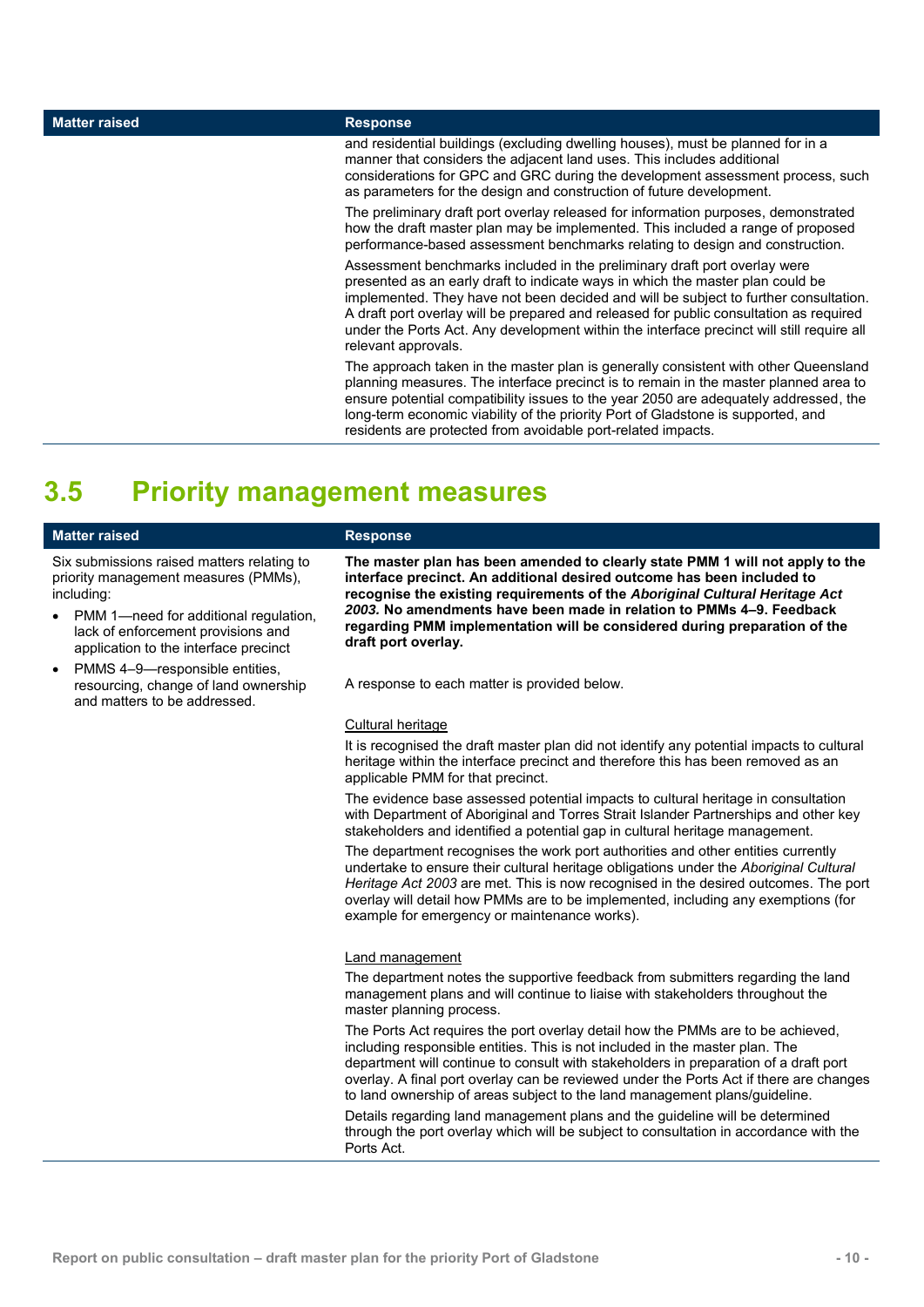### <span id="page-13-0"></span>**3.6 Infrastructure and supply chain corridors precinct**

| <b>Matter raised</b>                                                                                                 | <b>Response</b>                                                                                                                                                                                                                     |  |
|----------------------------------------------------------------------------------------------------------------------|-------------------------------------------------------------------------------------------------------------------------------------------------------------------------------------------------------------------------------------|--|
| Five submissions raised matters relating to<br>the infrastructure and supply chain corridors<br>precinct, including: | The master plan has been amended to articulate the port's strategic location<br>and linkages to capture economic growth associated with the Fitzroy and<br>Central Queensland region and beyond. Feedback will be considered during |  |
| concerns regarding crossing to Curtis<br>$\bullet$<br>Island                                                         | preparation of the port overlay.                                                                                                                                                                                                    |  |
| lack of mapping of linkages outside<br>$\bullet$<br>master planned area                                              | A response to each matter is provided below.                                                                                                                                                                                        |  |

lack of corridors recognised

access road expansion.

support for recognition of proposed port

### Curtis Island crossing

GPC has identified Hamilton Point on Curtis Island as a long-term opportunity for port expansion and operation in its port land use plan. If developed, Hamilton Point would be suitable as a general cargo wharf and would have capacity for multiple capesize vessels due to naturally deep waters. Any long-term development of port operations at Hamilton Point will require linear infrastructure connections to mainland networks. These infrastructure connections could include road, rail and other major utility services.

The master plan identifies this crossing in the infrastructure and supply chain corridors precinct to provide for the long-term development and optimisation of such connections. This connection links the existing Materials Transportation Services Corridor (MTSC) on the mainland and Curtis Island (identified in the Gladstone State Development Area (GSDA) development scheme) as there is no existing planning instrument to ensure coordination of infrastructure in this area.

The master plan is not an approval mechanism and before any infrastructure proposal advances, it will require detailed environmental assessment and be subject to separate local, state and federal approvals.

#### Linkages outside the master planned area

The master plan identifies strategic corridors not recognised in existing planning instruments. By mapping these areas, other agencies (including assessment managers) can recognise these locations in their own planning processes.

The master plan identifies the importance of linkages to Central Queensland and identifies key supply chain infrastructure. However, the Ports Act restricts the application of the master plan and port overlay to the master planned area. The master planning process has recognised infrastructure and supply chain linkages outside the master planned area the port relies on.

Separate to master planning, the department is currently preparing regional transport plans across the state, including for the Fitzroy region. These plans will guide the planning of an efficient and responsive transport system, including guiding future transport planning and investment.

#### Recognised corridors

The evidence base included an assessment of infrastructure corridors and nodes likely to be required up to the year 2050. This identified the majority of infrastructure requirements are already recognised and could be provided through existing planning instruments (with the exception of the port access road extension and crossing to Curtis Island). These areas have been mapped in the infrastructure and supply chain corridors precinct.

Existing planning instruments will continue to apply to the master planned area (for example the MTSC precinct in the GSDA development scheme). It is anticipated the existing assessment managers will consider the master plan precincts in future reviews of planning instruments.

This precinct does not preclude proposals for other infrastructure corridors. For example, the port may still seek approval for channel development within the marine infrastructure precinct.

#### Proposed Port Access Road Expansion

The department welcomes the supportive feedback regarding the proposed Port Access Road Expansion and continues to undertake relevant planning processes as part of the Queensland Transport and Roads Investment Program.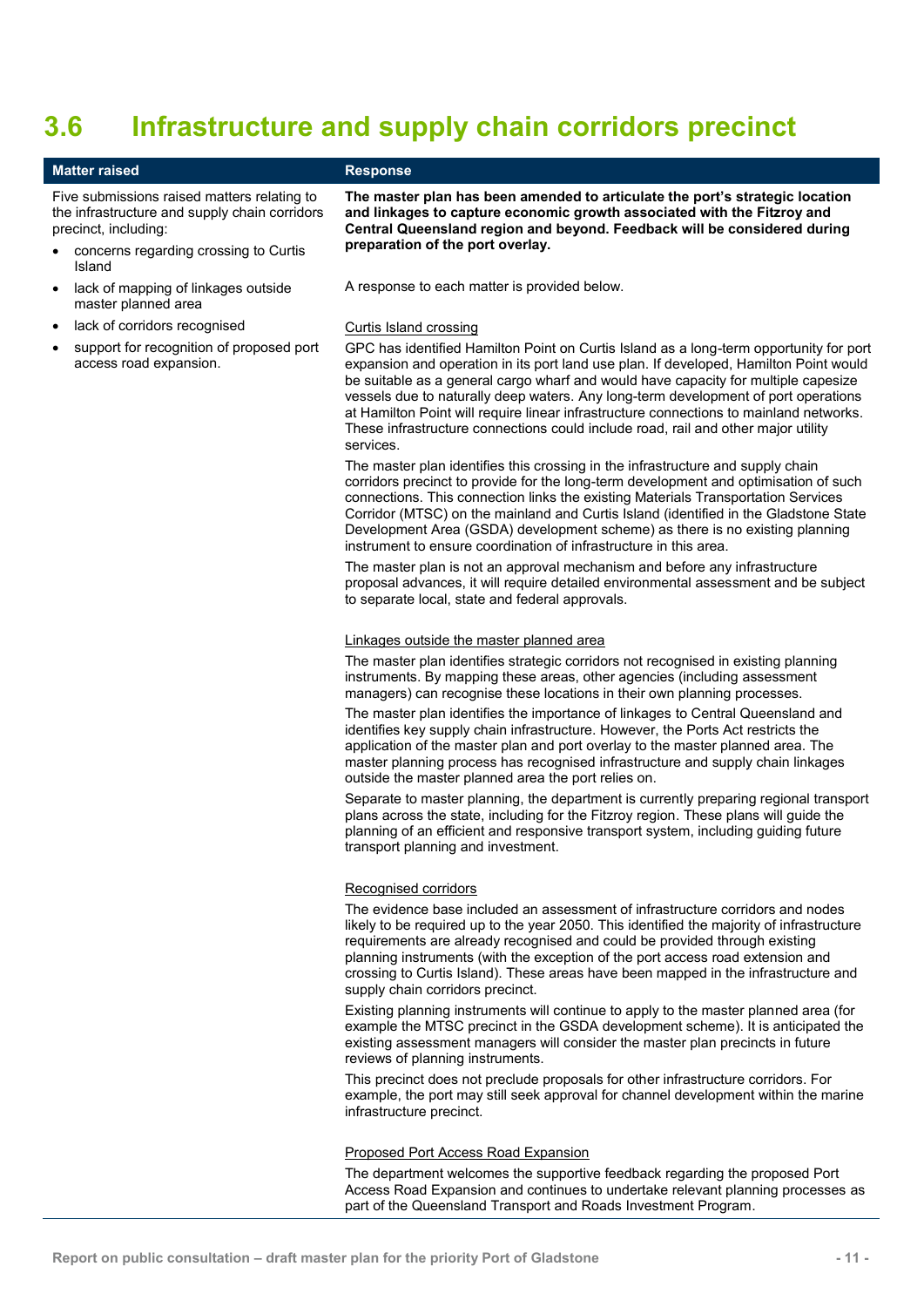### <span id="page-14-0"></span>**3.7 General comments**

| <b>Matter raised</b>                                                           | <b>Response</b>                                                                                                                                                                                                                                                                                                                                                                                                           |
|--------------------------------------------------------------------------------|---------------------------------------------------------------------------------------------------------------------------------------------------------------------------------------------------------------------------------------------------------------------------------------------------------------------------------------------------------------------------------------------------------------------------|
| Four submissions provided general<br>comments including:                       | No amendments have been made to the master plan in relation to these<br>matters. General structural and presentation changes have been made to<br>improve readability and assist stakeholder interpretation.                                                                                                                                                                                                              |
| recognising the time and resources in<br>preparing the master plan             |                                                                                                                                                                                                                                                                                                                                                                                                                           |
| recognising the need for master planning                                       | The department notes the positive feedback on the master planning process and<br>continues to work with stakeholders.<br>The master planning process does not include construction of infrastructure but<br>supports sustainable port development, jobs creation in the region and growth of the<br>state's trade and investment opportunities. All project proposals still require relevant<br>assessment and approvals. |
| supporting co-existence of the port and<br>the GBRWHA based on application of  |                                                                                                                                                                                                                                                                                                                                                                                                                           |
| risk management principles                                                     |                                                                                                                                                                                                                                                                                                                                                                                                                           |
| seeking to submit technical proposals for<br>constructing port infrastructure. |                                                                                                                                                                                                                                                                                                                                                                                                                           |
|                                                                                |                                                                                                                                                                                                                                                                                                                                                                                                                           |

## <span id="page-14-1"></span>**3.8 Desired outcomes**

| <b>Matter raised</b>                                                                               | <b>Response</b>                                                                                                                                                                                                                                                                           |
|----------------------------------------------------------------------------------------------------|-------------------------------------------------------------------------------------------------------------------------------------------------------------------------------------------------------------------------------------------------------------------------------------------|
| Three submissions raised matters relating to<br>the desired outcomes, including:                   | Minor amendments have been made to the structure of the desired outcomes<br>section to clarify how these relate to the plan's state interests. No other<br>amendments have been made in relation to these matters. Feedback will be<br>considered during preparation of the port overlay. |
| desired outcomes provide a holistic and<br>$\bullet$<br>sensible approach to future port interests |                                                                                                                                                                                                                                                                                           |
| supportive of optimisation of<br>$\bullet$<br>infrastructure                                       | The department notes the supportive feedback regarding the desired outcomes and<br>will continue to liaise with stakeholders throughout the master planning process.                                                                                                                      |
| lack of recognition of native forests and<br>$\bullet$<br>state forests                            |                                                                                                                                                                                                                                                                                           |
| concern regarding caveats for beneficial<br>$\bullet$<br>reuse of dredged material.                | Responses to each of the other matters are provided below.                                                                                                                                                                                                                                |
|                                                                                                    | Native forests and state forests                                                                                                                                                                                                                                                          |
|                                                                                                    | Forests are recognised throughout the master plan, including in the desired<br>outcomes. State forests have also been recognised in Table 7 (other environmental<br>values within and surrounding the master planned area) of the final master plan.                                      |
|                                                                                                    | Beneficial reuse                                                                                                                                                                                                                                                                          |
|                                                                                                    | The Ports Act establishes a legislative framework for prohibitions on capital dredging<br>and associated sea-based disposal of dredged material and mandates beneficial<br>reuse. The master plan adheres to the framework under the Ports Act.                                           |
|                                                                                                    | To remove any doubt or potential for misinterpretation, the caveat in the beneficial<br>reuse desired outcome was included to demonstrate the master plan does not<br>authorise these activities and is not an approval mechanism.                                                        |

The master plan recognises all relevant environmental approvals will still be required where there is a proposal for beneficial reuse.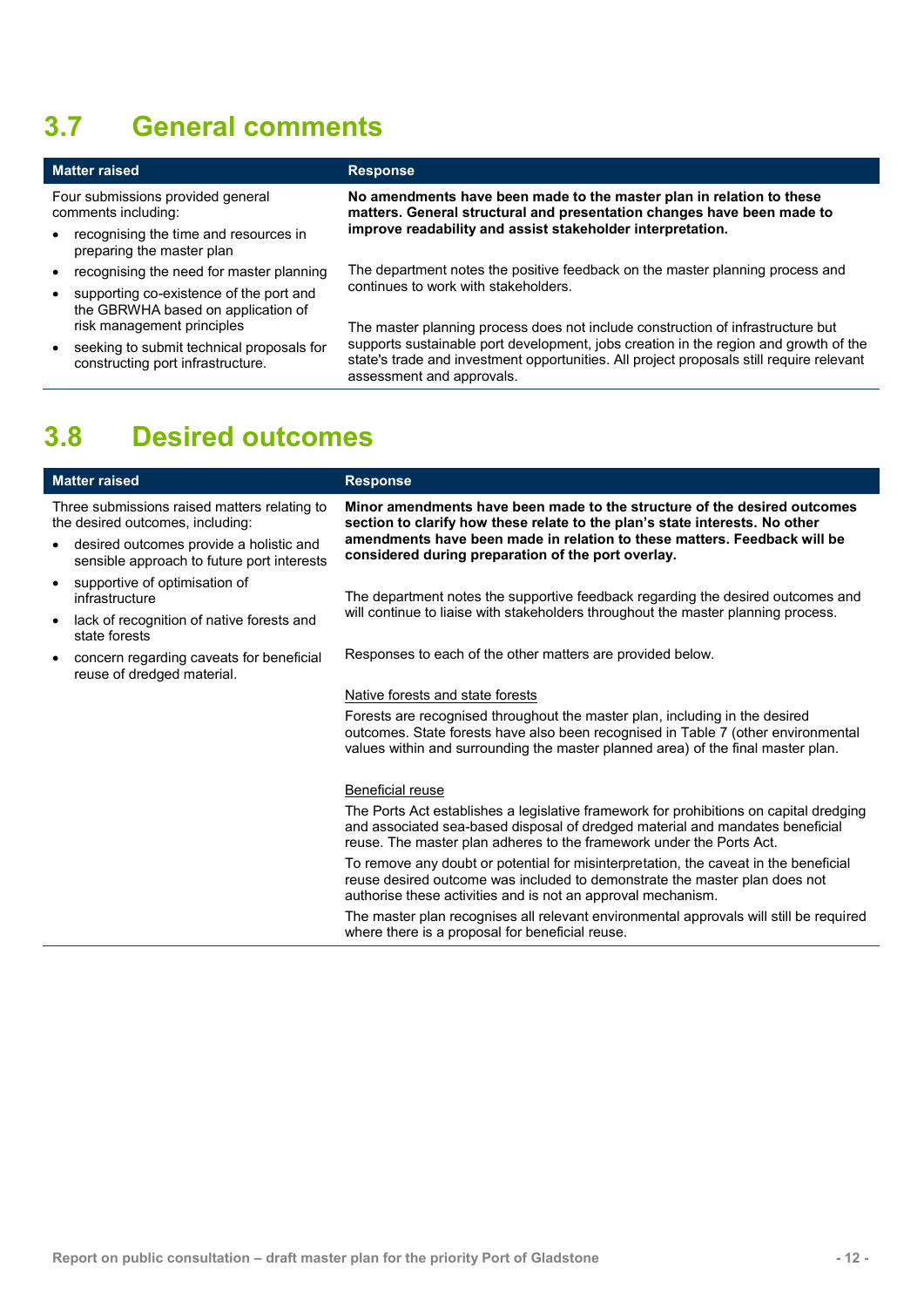### <span id="page-15-0"></span>**3.9 Infrastructure**

### **Matter raised Response**

Three submissions raised matters relating to infrastructure, including:

- lack of recognition of aids to navigation, waste reception facilities and anchorages
- lack of assessment of capacity for agricultural products in bulk and containers
- concern regarding the amount of proposed infrastructure and lack of consideration of independent reviews.

**The master plan has been amended to expand on the types of infrastructure in the master planned area, including the function and significance of key road, rail, marine and port supply chain infrastructure. The master plan has also been amended to map anchorages outside of the master planned area and expand on examples of port optimisation.**

A response to each matter is provided below.

#### Navigational aids and waste reception facilities

Amendments have been made to specifically recognise aids to navigation and waste reception facilities in Table 2 (supply chain infrastructure) of the final master plan.

These assets will continue to be regulated by the State Development Assessment Provisions and the *Transport Operations (Marine Pollution) Act 1995*.

#### **Anchorages**

Anchorages have been recognised in Table 2 (supply chain infrastructure) of the final master plan, mapped in Figure 7 (key supply chains connecting to the Port of Gladstone) and in the marine infrastructure precinct outcomes. Although there is an emergency anchorage within this precinct, other designated anchorages at the Port of Gladstone are located outside of the master planned area. The Ports Act limits the scope of the master planned area to outside the state or Commonwealth marine park and therefore cannot be amended to include the anchorages. The master plan and port overlay cannot regulate outside of the master planned area. Nevertheless, anchorages have been mapped in figures 7 and 13 of the final master plan and the marine infrastructure precinct text has been amended to recognise the importance of marine infrastructure outside of the master planned area.

#### Agricultural products

The evidence base identified existing and potential infrastructure relevant to the agricultural sector, including in bulk and containers.

This included identifying opportunities for potential growth in containerisation such as expansion of operations at Auckland Point and an additional facility at Hamilton Point (currently undeveloped). Both of these areas have been included in the port, industry and commerce precinct in the master plan and are supported by the infrastructure and supply chain corridors precinct.

Specific projects relating to the expansion of containerised terminals will be planned for by GPC through its land use plan.

Individual project proposals for agricultural processing facilities would be assessed under existing planning and approvals processes.

#### Application of findings of independent reviews in infrastructure planning

The best practice principles identified in the *Independent Review of the Port of Gladstone* have been applied in master planning and independent advice from an environmental advisory panel has confirmed how these principles have been met.

A key outcome from the Independent Review and the Reef 2050 Plan was the need for optimisation of infrastructure. The principles of optimisation have been recognised in the master plan and supported through the precinct approach. In particular, the marine infrastructure precinct and infrastructure and supply chain corridors precinct aim to coordinate infrastructure in the most efficient way possible. Examples of optimisation are included in the master plan, as well as parameters that may constrain optimisation. Optimisation is also identified in the desired outcomes.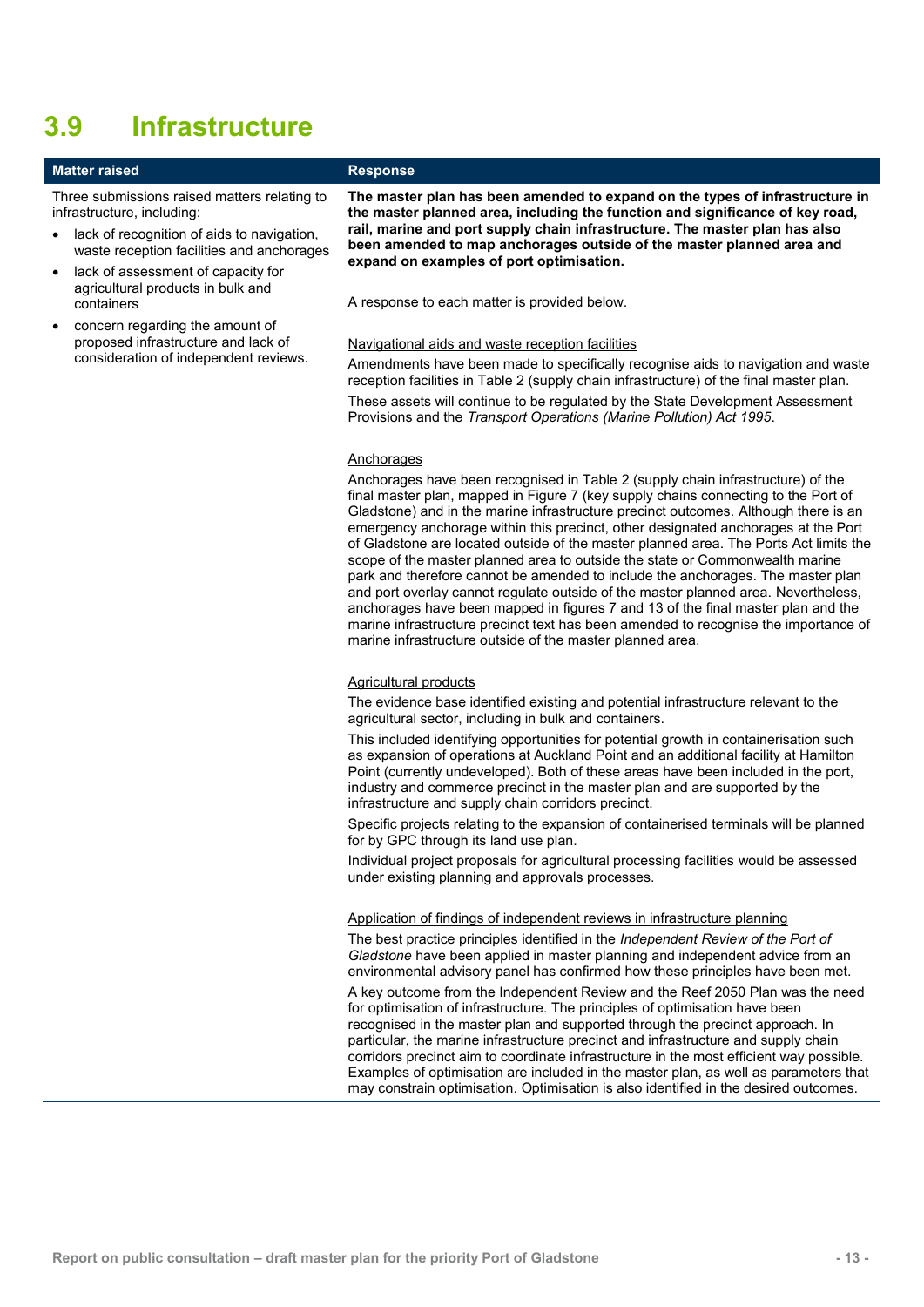### <span id="page-16-0"></span>**3.10 Dredging and material placement areas**

#### **Matter raised Response**

Two submissions raised matters relating to dredging and material placement areas, including:

- potential impacts of dredging and beneficial reuse on environmental values, particularly Pelican Banks
- the requirement for further assessment of material placement areas
- uncertainty of maintenance dredging volumes and placement
- concern regarding inclusion of West Banks potential material placement area
- lack of assessment of dredging at Boyne River
- concern about dredging at Boat Shed Point and Hamilton Point.

**No amendments have been made to the master plan in relation to these matters. Feedback will be considered during preparation of the port overlay.**

A response to each matter is provided below.

#### Potential impacts of dredging and beneficial reuse on environmental values

The master plan does not propose specific development but identifies potential infrastructure corridors and nodes that may be required up to the year 2050. Any project proposal within the master planned area will be subject to all relevant local, state and federal approvals including relevant impact assessment processes.

Pelican Banks is recognised as part of the marine precinct for its environmental value and is identified as a contributor to the local expression of OUV of the GBRWHA in Table 6 of the final master plan. The marine precinct Environmental Management Framework objectives in Appendix E of the final master plan state that particular attention must be given to avoiding impact on Pelican Banks.

#### Assessment of material placement areas

The preliminary draft port overlay, released during the public consultation period, identified potential material placement areas for beneficial reuse to ensure these areas are not compromised by incompatible land uses. Mapping these areas does not infer government approval and any proposal will still require detailed assessment.

#### Maintenance dredging

GPC has an existing maintenance dredged material placement area north-east of East Banks. The establishment of this area was subject to relevant Commonwealth and state regulatory approvals, which included assessment of alternative placement options as per the *National Assessment Guidelines for Dredging 2009*.

The department prepared the *Maintenance Dredging Strategy for Great Barrier Reef World Heritage Area Ports* in response to an action in the Reef 2050 Plan. In accordance with the strategy, GPC is required to develop a long-term maintenance dredging management plan that:

- contributes to maintaining and enhancing the OUV of the GBRWHA
- is based on the best available science
- utilises the principles of ESD
- ensures continued efficient operation of the port
- is developed in consultation with key stakeholders.

The department has also released guidelines to inform the preparation of long-term maintenance dredging management plans.

#### West Banks

The West Banks potential material placement area was identified as part of the evidence base to inform master planning. Key stakeholders were consulted as part of the evidence base including distribution of draft and final documents and workshops in Brisbane and Gladstone.

The assessment of material placement areas in the evidence base provided for the beneficial reuse of more than double GPC's ultimate dredging requirements to 2050. Following finalisation of the evidence base, the West Banks potential material placement area was not included in preliminary draft port overlay in response to stakeholder feedback as it was determined it is unlikely to be required between now and 2050 due to capacity of other potential locations. The intent of releasing the evidence base during the public consultation period, including mapping of all areas assessed, was to provide transparency relating to decision making throughout the master planning process.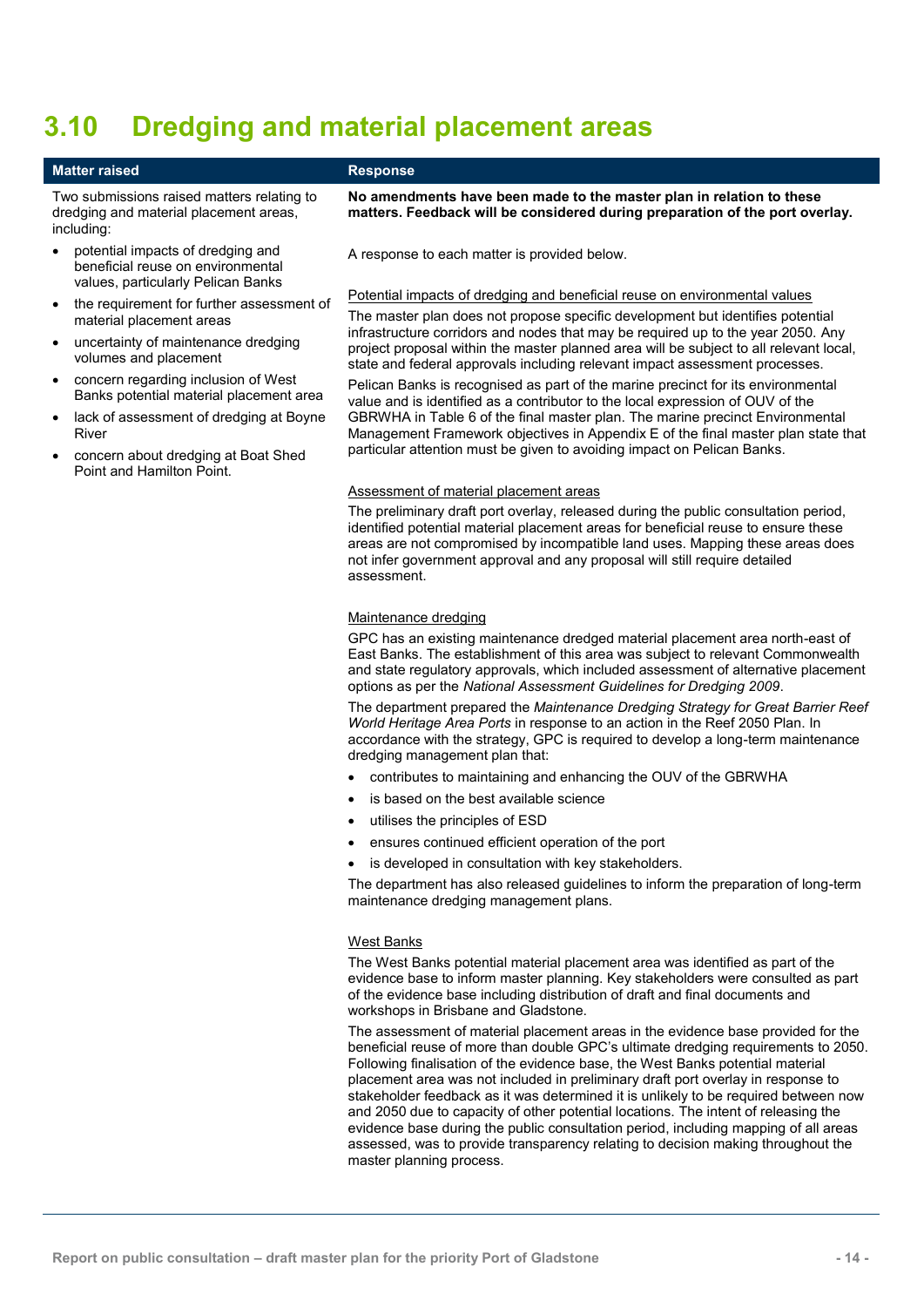#### Boyne River

Maintenance dredging at Boyne River was not assessed as part of master planning as this is not regulated under the Ports Act. Maintenance dredging will continue to be subject to comprehensive approval processes by the relevant authorities.

#### Boat Shed Point and Hamilton Point

Boat Shed Point and Hamilton Point are included in the port, industry and commerce precinct to reflect the existing planning instruments. Boat Shed Point is included in the GSDA and Tide Island is recognised as future strategic port land in GPC's port land use plan. These planning instruments will continue to provide the specific land use intent and assessment managers will remain unchanged.

### <span id="page-17-0"></span>**3.11 Environmental risk assessment**

#### **Matter raised Matter raised Response**

Two submissions raised matters relating to the environmental risk assessment which was prepared as part of the evidence base. These matters included:

- modelling and methodology for potential impacts to environmental values
- consideration of cumulative impacts and climate change
- the process of preparation and whether the documentation was peer reviewed.

The department received positive feedback regarding the methodology including it reflects a standard, well-recognised approach.

**The master plan has been amended to improve the narrative about how the Ports Act, master planning and other Queensland Government initiatives consider cumulative impacts. Feedback received will also be considered during preparation of the draft port overlay.**

A response to each matter is provided below.

#### Methodology

The risk assessment included:

- identification of environmental values, including those that contribute to the OUV of the GBRWHA
- assessment of potential impacts
- assessment of the existing statutory requirements and operational environmental management measures
- potential measures to address any gaps, inconsistencies or uncertainties in the existing regulatory system.

The risk assessment was prepared by independent contractors with expertise in these technical subject matters, in consultation with key stakeholders. It was also reviewed by an independent environmental advisory panel, established specifically for master planning, to ensure that evidence and methodology is sound.

#### Climate change

The Queensland Government is implementing a range of climate change policies including the *Queensland Climate Transition Strategy* and the *Queensland Climate Adaptation Strategy*. The master plan supports these policies by identifying an environmental management precinct where development should be limited. The vegetation within these areas has the capacity to act as a carbon sink in the longterm and help contribute to Queensland's emissions targets.

#### Cumulative impacts

The management of system-wide cumulative impacts on the Great Barrier Reef is important to ensure continuous improvement in managing threats to the Great Barrier Reef. The Queensland Government has committed to 'Protect the Great Barrier Reef' as one its key priorities identified in *Our Future State: Advancing Queensland's Priorities*.

Master planning for the priority ports is one of a number of policy initiatives undertaken by the Queensland Government to manage cumulative impacts on the Great Barrier Reef. Other policy initiatives include strengthened vegetation clearing legislation, introducing a single use plastic bag ban and regulating activities which contribute to water pollution. In addition, the *Maintenance Dredging Strategy for Great Barrier Reef World Heritage Area Ports* and associated guidelines provide for sustainable, leading practice management of port-related maintenance dredging.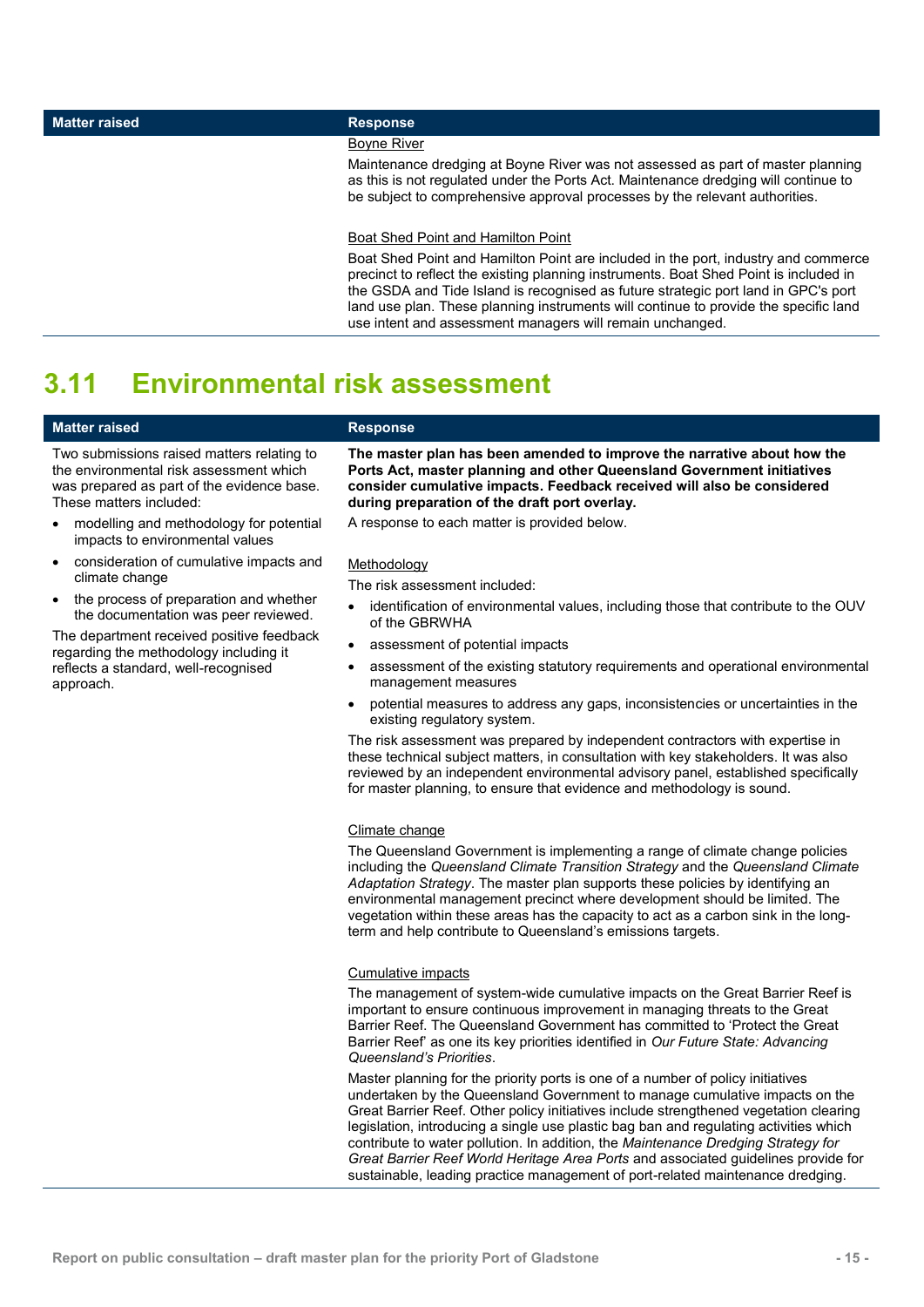### **Matter raised Matter raised Response** The protection of the Great Barrier Reef and cumulative impact management is also a central concept in the Queensland environmental assessment and planning systems, including through environmental impact assessment processes and state and local planning instruments. These processes are described above in the 'regulating port operations' section. The master plan complements this system and does not replicate, replace or remove any existing processes. The master plan does not commit government or other entities to particular projects and does not infer government approval of development. Master planning does not modify the assessment process under the EPBC Act which requires port-related developments that are likely to significantly impact the Great Barrier Reef be referred for decision by the Australian Government, including the assessment of cumulative impacts. The Ports Act contributes to the management of cumulative impacts of port development on the Great Barrier Reef at a strategic level by limiting port development across the GBRWHA to four priority ports. Master planning for each priority port establishes a strategic approach by constraining port-related development and capital dredging to a defined master planned area. The master planned area for the priority Port of Gladstone limits cumulative impacts by using a precinct-based approach to concentrate port-related development in locations that avoid areas of environmental significance. Objectives for specific locations within the master planned area are identified in Appendix E of the final master plan to ensure that impacts on environmental values from port-

### <span id="page-18-0"></span>**3.12 Marine precinct**

### **Matter raised Response**

Two submissions raised matters relating to the marine precinct, including:

- it should focus on the avoid-mitigateoffset hierarchy
- it should align with the environmental management precinct and environmental values should be maintained, protected and enhanced
- it should not provide for port-related activities
- the master plan should ensure that development that would not be supported by existing government policies could not be approved in this precinct
- material placement areas for environmental benefit should be removed.

**The master plan has been amended to clarify how the avoid-mitigate-offset hierarchy has been adopted in master planning. The marine precinct purpose has also been amended to recognise the importance of environmental values within this area. Other amendments have been made to clarify how the precinct descriptions, purposes and outcomes relate to existing government policies. Feedback will also be considered during preparation of the port overlay.** 

A response to each matter is provided below.

related development are managed to limit cumulative impacts.

### Avoid-mitigate-offset hierarchy

The master plan adopts the avoid-mitigate-offset hierarchy (collectively referred to and defined as 'minimise' in the draft master plan). To avoid any doubt, the terms 'avoid, mitigate and offset' are now explicitly referenced throughout the master plan. Amendments have also been made to clarify that avoidance and mitigation must be considered before an offset is proposed for significant residual impacts.

The hierarchy is a central component of the master plan and is recognised through the objectives, desired outcomes, precincts and EMF objectives. Any project proposal in the master planned area will still be required to address relevant statutory approval processes, including the avoid-mitigate-offset hierarchy.

### Alignment with the environmental management precinct and maintenance, protection and enhancement of environmental values

As recognised in Table 5 of the final master plan, the marine precinct was identified based on the same considerations as the environmental management precinct—it includes areas with environmental values, including those that contribute to OUV, where development should be limited. These environmental values are mapped in Appendix B of the final master plan.

The master plan provides environmental outcomes for the marine precinct without amending the boundaries or title. However, to assist stakeholder interpretation, the marine precinct purpose has been amended to recognise the environmental considerations up front.

The EMF objectives in Appendix E of the final master plan adopt the avoid-mitigateoffset hierarchy and refer to specific environmental values within and surrounding the marine precinct. The EMF objectives for other precincts may also be relevant to the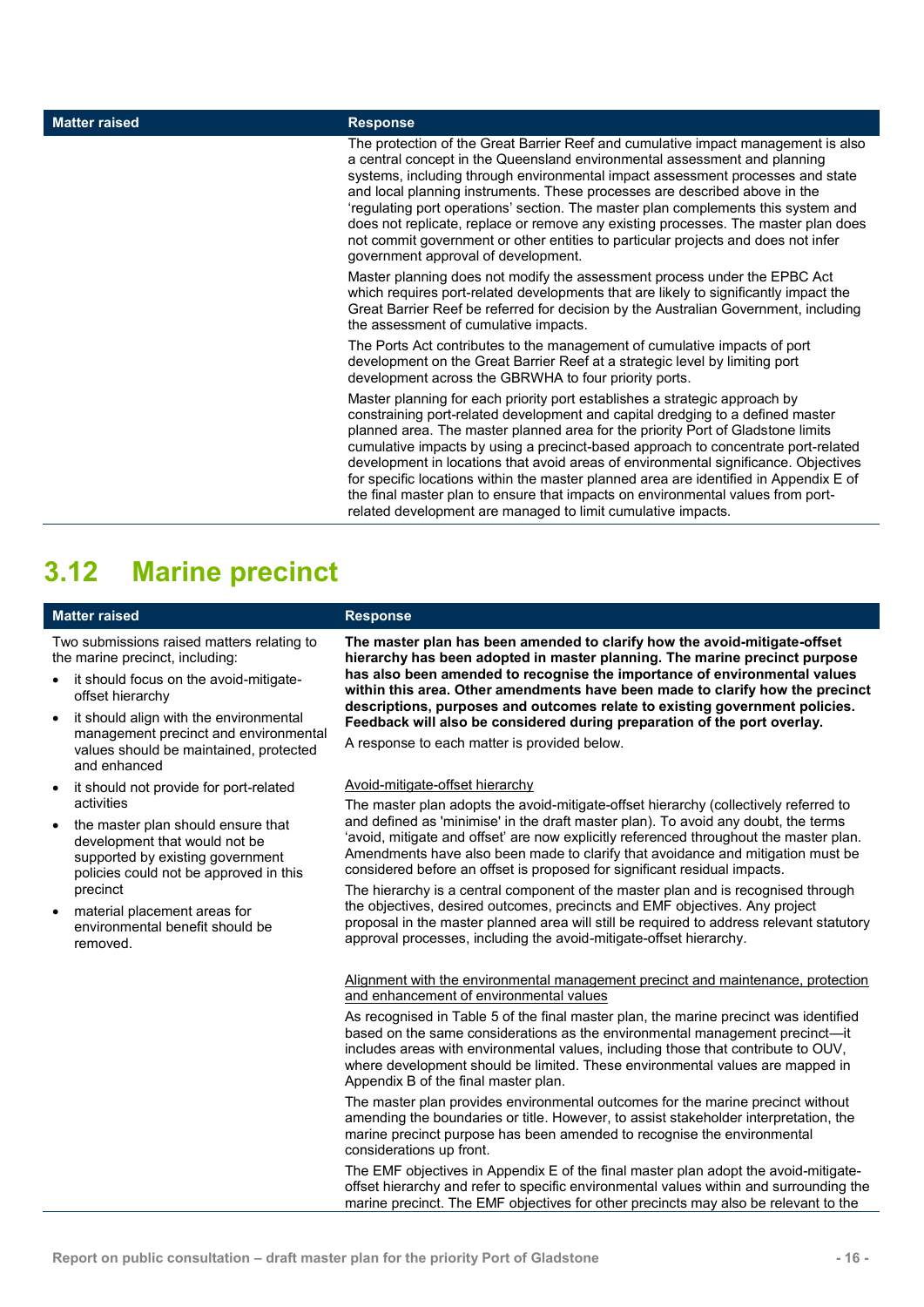marine precinct. For example, the source of an impact associated with an ecotourism development may be within the environmental management precinct but the objective may relate to managing impacts on environmental values within intertidal areas of the marine precinct.

The EMF includes a PMM that relates to the preparation of an environmental values monitoring and reporting program. Details of the program will be considered during the port overlay which will be subject to consultation in accordance with the Ports Act. It is envisaged this program may identify any gaps and duplication beyond existing voluntary and statutory monitoring programs. Findings of such a program may be used to inform future statutory reviews of the master plan (and other relevant initiatives) and would provide for adaptive management of the marine precinct. The preliminary draft port overlay was released during the public consultation period including an environmental values management code which would apply to the marine precinct. The proposed code adopts the avoid-mitigate-offset hierarchy and includes provisions relating to seagrass, coral, turtle nesting beaches and light

sensitive species, migratory shorebird habitat and marine megafauna. The department will continue to prepare a draft port overlay after the master plan is finalised.

The Queensland Government is undertaking a range of initiatives beyond master planning that will maintain, protect and enhance environmental values within the GBRWHA, in accordance with the Reef 2050 Plan.

#### Port-related activities

Due to the marine precinct's close proximity to the marine infrastructure precinct, the master plan recognises the potential for limited port-related development to ensure the ongoing sustainable growth of the priority Port of Gladstone. The marine precinct is within the Port of Gladstone's port limits as defined under the *Transport Infrastructure Act 1994*. The Port of Gladstone is one of only four of the state's priority ports under the Ports Act.

Notwithstanding this, the marine precinct outcomes generally focus on small scale development including, but not limited to, boat ramps, coastal protection structures and tourism uses. This section also recognises development must be appropriately designed and located to avoid, mitigate and/or offset impacts on environmental values. All relevant statutory environmental approvals will still be required should a development be proposed in the marine precinct.

#### Existing government policies

The master plan is not an approval mechanism and the existing policies and statutory approval requirements will continue to apply to development in the master planned area. Outcomes sought by the master plan are in many cases already achieved through existing provisions. To reduce duplication of provisions and potential for conflict between different legislative heads of power, master planning adopts a regulation by exception approach.

The master plan has been amended to include a footnote in the precinct outcomes to state that examples of development are indicative only and any proposal still requires all relevant approvals prior to proceeding. This section also recognises that the master plan does not infer government approval of potential development.

The port overlay will be the regulatory document that implements the master plan. When prepared, this will include detailed assessment benchmarks which will need to be considered in development assessment. These will not replace but supplement existing assessment requirements. The port overlay will be subject to further consultation in accordance with the Ports Act

#### Material placement areas for environmental benefit

In accordance with the Ports Act, beneficial reuse can be undertaken in the master planned area for the purposes of environmental restoration or other environmental benefits. Any proposal, irrespective of the precinct it is located in, must be undertaken in accordance with relevant statutory approval processes, including consideration of any unacceptable impacts. The marine precinct outcome relating to beneficial reuse has been amended to more closely align with the beneficial reuse provisions of the Ports Act. It has also been amended to clarify that any beneficial reuse would be subject to all relevant approvals.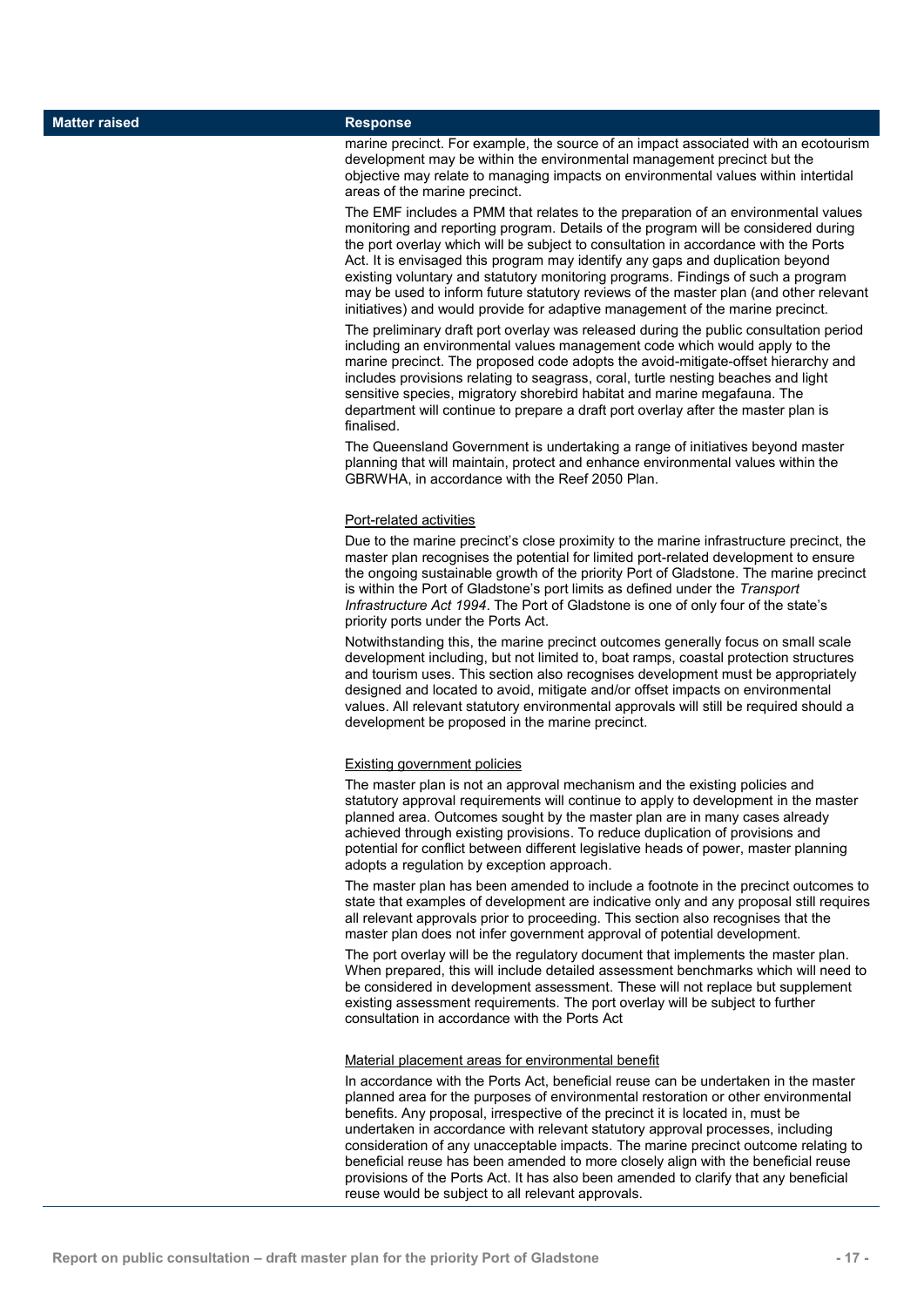### <span id="page-20-0"></span>**3.13 Master planned area**

#### **Matter raised Response** Two submissions raised matters relating to the master planned area, including: support for sensitive environmental areas being excluded, including the Fitzroy **Delta** • the large number of planning and legislative jurisdictions • alignment with boundaries of port limits, the Great Barrier Reef Marine Park and Great Barrier Reef Coast Marine Park. **General structural and presentation changes have been made to improve readability and assist stakeholder interpretation in relation to these matters. Additional information regarding the Ports Act requirements and how these interface with existing planning jurisdictions has been included.** The department recognises the positive comments regarding the exclusion of the Fitzroy Delta from the master planned area. The Ports Act includes provisions for a priority port master planned area which have been applied in the boundary. These are detailed in Section 6 of the Ports Act and include: • the master planned area cannot include tidal water outside port limits under the *Transport Infrastructure Act 1994* • the master planned area can not include any area within a marine park, even if it is within port limits

the master planned area can include land outside of strategic port land.

By including land within multiple planning jurisdictions, the master plan achieves the purpose of the Ports Act, the findings of the *Independent Review of the Port of Gladstone*, actions of the Reef 2050 Plan and supports government commitments relating to the coordination and optimisation of infrastructure.

The master planned area maintains assessment managers' role in decision making while ensuring infrastructure is planned for in a holistic manner. To reduce potential conflicts between different legislative heads of power, master planning adopts a regulation by exception approach. This recognises outcomes sought by the master plan are in many cases already achieved through existing provisions and reduces duplication of provisions.

## <span id="page-20-1"></span>**3.14 Objectives**

| <b>Matter raised</b>                                                                                                                                                                                                          | <b>Response</b>                                                                                                                                                                                                                                                                                                                                                                                                                                                                                                                                                                          |  |
|-------------------------------------------------------------------------------------------------------------------------------------------------------------------------------------------------------------------------------|------------------------------------------------------------------------------------------------------------------------------------------------------------------------------------------------------------------------------------------------------------------------------------------------------------------------------------------------------------------------------------------------------------------------------------------------------------------------------------------------------------------------------------------------------------------------------------------|--|
| Two submissions raised matters relating to<br>the objectives, including:<br>objectives should adopt the avoid-<br>mitigate-offset hierarchy to align with the<br>Reef 2050 Plan<br>objectives provide a holistic and sensible | The master plan has been amended to clarify how the avoid-mitigate-offset<br>hierarchy has been adopted in master planning. General structural and<br>presentation changes have been made to improve readability and assist<br>stakeholder interpretation, including identifying how the objectives relate to<br>the plan's state interests. Objectives have been refined to more clearly<br>implement the strategic vision for the master planned area. Feedback will also<br>be considered during preparation of the port overlay.                                                     |  |
| approach to future port interests.                                                                                                                                                                                            | A response to each of the matters is provided below.                                                                                                                                                                                                                                                                                                                                                                                                                                                                                                                                     |  |
|                                                                                                                                                                                                                               | The master plan adopts the avoid-mitigate-offset hierarchy (collectively referred to<br>and defined as 'minimise' in the draft master plan). However, to avoid any doubt,<br>these terms are now explicitly referenced throughout the master plan. The hierarchy<br>is a central component of the master plan and is recognised through the objectives,<br>desired outcomes, precincts and EMF objectives. Any project proposal in the master<br>planned area will still be required to address relevant statutory approval processes,<br>including the avoid-mitigate-offset hierarchy. |  |
|                                                                                                                                                                                                                               | The department notes the supportive feedback regarding the objectives and will<br>continue to liaise with stakeholders throughout the master planning process.                                                                                                                                                                                                                                                                                                                                                                                                                           |  |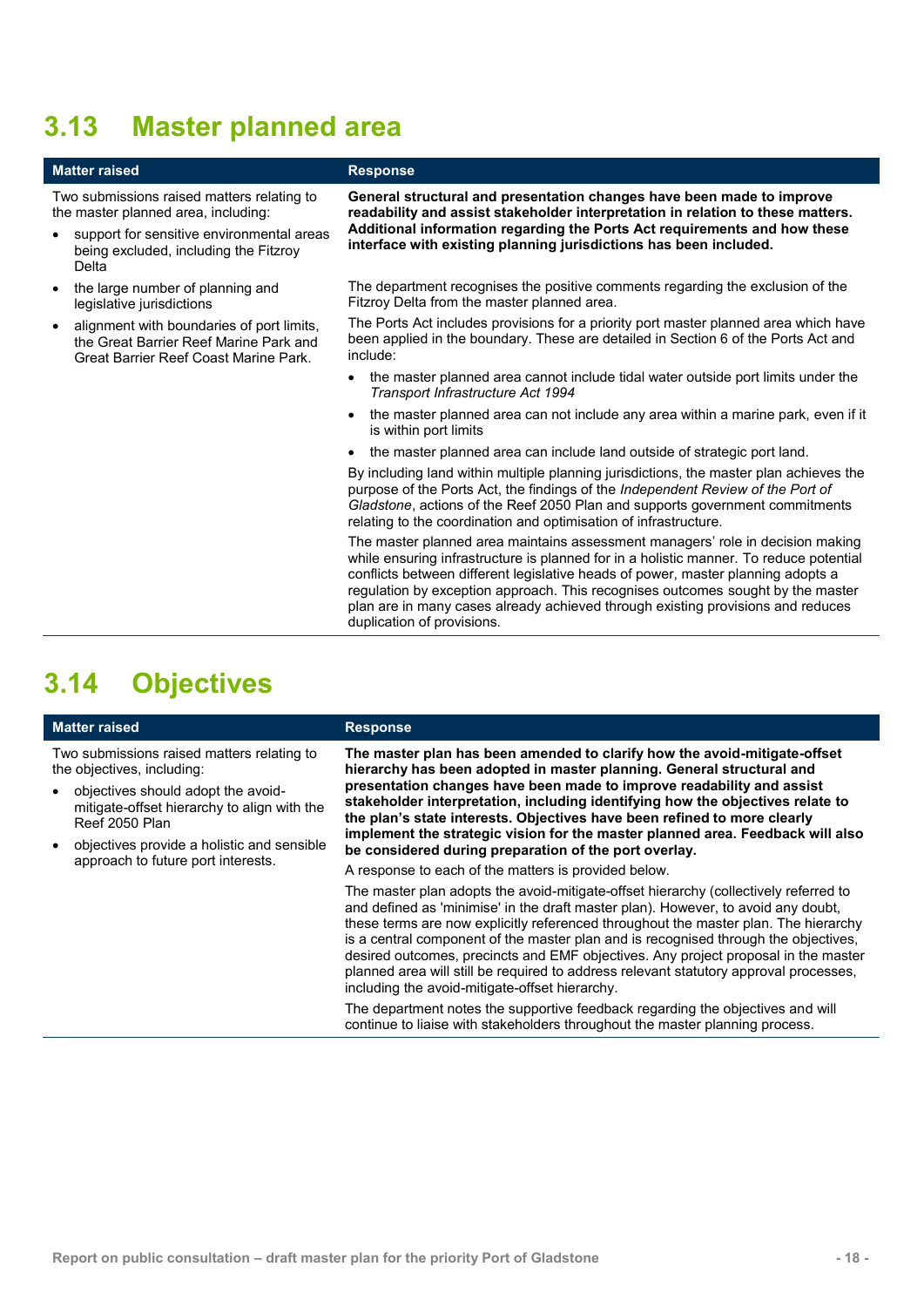### <span id="page-21-0"></span>**3.15 Priority Port of Gladstone**

| <b>Matter raised</b>                                                                                  | <b>Response</b>                                                                                                                                                                                                                                |  |
|-------------------------------------------------------------------------------------------------------|------------------------------------------------------------------------------------------------------------------------------------------------------------------------------------------------------------------------------------------------|--|
| Two submissions raised matters relating to<br>the priority Port of Gladstone generally,<br>including: | General structural and presentation changes have been made to the master<br>plan to improve readability and assist stakeholder interpretation. This includes<br>further recognition of the economic importance of the port, it's linkages with |  |
| recognition of the economic importance                                                                | Central Queensland, and its role in ensuring a single integrated transport<br>system for Queensland.                                                                                                                                           |  |
| recognition of the need for master<br>planning                                                        |                                                                                                                                                                                                                                                |  |
| recognition of GPC achievements and<br>$\bullet$<br>contribution to the community.                    | The department notes the positive feedback on the master planning process and the<br>ongoing sustainable development of the priority Port of Gladstone.                                                                                        |  |

### <span id="page-21-1"></span>**3.16 Strategic vision**

| <b>Matter raised</b>                                                                                                         | <b>Response</b>                                                                                                                                                                                                                                                                                                                                                                                                                                                                                                                                                                                        |  |
|------------------------------------------------------------------------------------------------------------------------------|--------------------------------------------------------------------------------------------------------------------------------------------------------------------------------------------------------------------------------------------------------------------------------------------------------------------------------------------------------------------------------------------------------------------------------------------------------------------------------------------------------------------------------------------------------------------------------------------------------|--|
| Two submissions raised matters relating to<br>the strategic vision, including:                                               | The master plan has been amended to improve readability and stakeholder<br>interpretation, including how it aligns with wider Queensland Government<br>actions and meets the requirements of the Reef 2050 Plan. The objectives have<br>been refined to more clearly articulate how the strategic vision will be<br>implemented. Feedback will be considered during preparation of the port<br>overlay.<br>The strategic vision meets the requirements of the Ports Act and balances<br>environmental values and the sustainable development of the port.                                              |  |
| it does not adequately promote<br>development                                                                                |                                                                                                                                                                                                                                                                                                                                                                                                                                                                                                                                                                                                        |  |
| it does not align with the Reef 2050 Plan<br>$\bullet$<br>and is unlikely to delivery protection of<br>environmental values. |                                                                                                                                                                                                                                                                                                                                                                                                                                                                                                                                                                                                        |  |
|                                                                                                                              |                                                                                                                                                                                                                                                                                                                                                                                                                                                                                                                                                                                                        |  |
|                                                                                                                              | The mid-term review of the Reef 2050 Plan recognised the Queensland<br>Government's progress in implementing key port-related actions and commitments,<br>as well as a range of other actions to protect the Great Barrier Reef. The Ports Act is<br>the legislative mechanism for the implementation of a number of these actions and<br>commitments, including those relating to prohibitions on dredging and sea-based<br>disposal of capital dredged material. The master plan has been prepared in<br>accordance with the Ports Act which requires impacts to environmental values be<br>managed. |  |
|                                                                                                                              | An independent environmental advisory panel, established for master planning, has<br>confirmed the master plan adequately addresses the department's requirements                                                                                                                                                                                                                                                                                                                                                                                                                                      |  |

under the Reef 2050 Plan.

### <span id="page-21-2"></span>**3.17 Assessment benchmarks**

| <b>Matter raised</b>                                                                                                        | <b>Response</b>                                                                                                                                                                                                                                                                                                                                 |
|-----------------------------------------------------------------------------------------------------------------------------|-------------------------------------------------------------------------------------------------------------------------------------------------------------------------------------------------------------------------------------------------------------------------------------------------------------------------------------------------|
| One submission raised matters relating to<br>assessment benchmarks within the<br>preliminary draft port overlay, including: | Minor amendments have been made to the master plan to clarify the role of<br>assessment managers and how the port overlay will be implemented.<br>Feedback will be further considered during preparation of the port overlay.                                                                                                                   |
| requesting the department clarify how<br>assessment managers should<br>implement the assessment benchmarks                  | The preliminary draft port overlay was released for information purposes during the<br>public consultation period to demonstrate how the master plan may be implemented.                                                                                                                                                                        |
| concern regarding prescriptive nature of<br>benchmarks                                                                      | Work on the draft port overlay will continue in preparation for its release for formal<br>public consultation in accordance with the Ports Act. Any codes included in a final                                                                                                                                                                   |
| suggested removal of the infrastructure<br>and supply chain management code so                                              | port overlay will be implemented in the same manner as existing assessment<br>benchmarks regulated under the Planning Act 2016.                                                                                                                                                                                                                 |
| port authorities are wholly responsible<br>for decisions on port optimisation.                                              | Port optimisation is a requirement of the Reef 2050 Plan and must be addressed<br>through master planning. It is important optimisation principles are considered by all<br>relevant planning instruments so a coordinated approach to infrastructure planning is<br>adopted. The master plan recognises parameters may constrain optimisation. |
|                                                                                                                             | The department will continue to work with assessment managers and intends to                                                                                                                                                                                                                                                                    |

The department will continue to work with assessment managers and intends to provide further guidance on implementation of the port overlay.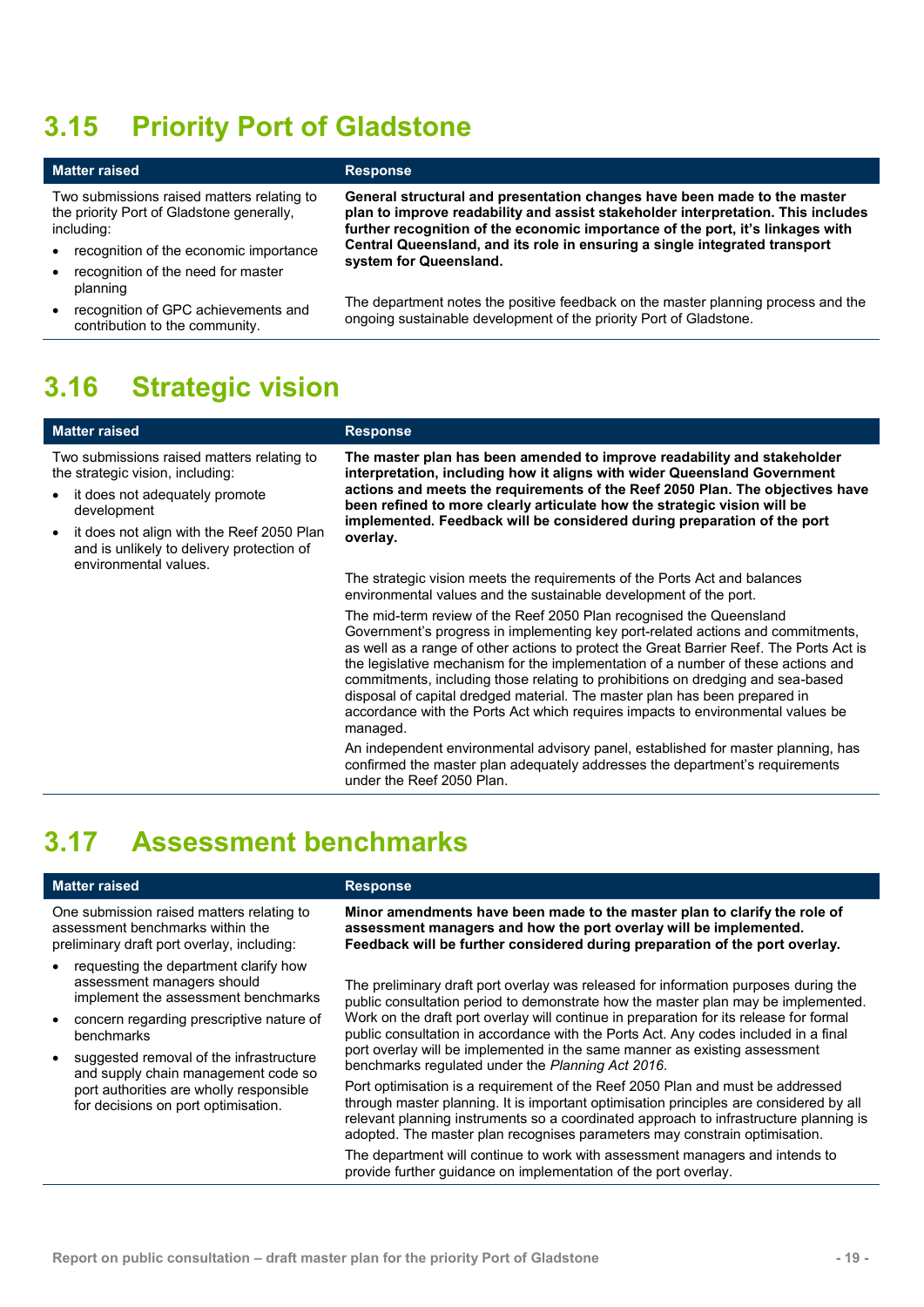### <span id="page-22-0"></span>**3.18 Ecologically sustainable development principles**

| <b>Matter raised</b>                                                                         | <b>Response</b>                                                                                                                                                                                                                                                                                                                                                                                                                                                                                                                                                                                                 |
|----------------------------------------------------------------------------------------------|-----------------------------------------------------------------------------------------------------------------------------------------------------------------------------------------------------------------------------------------------------------------------------------------------------------------------------------------------------------------------------------------------------------------------------------------------------------------------------------------------------------------------------------------------------------------------------------------------------------------|
| One submission raised that the ESD<br>principles should be considered in decision<br>making. | No amendments have been made to the master plan in relation to this matter.<br>ESD principles have been considered in master planning.<br>An independent environmental advisory panel established for master planning has<br>reviewed all documentation and considers it adequately addresses the principles of<br>ESD, including through:<br>evidence-based approach<br>state interests<br>$\bullet$<br>strategic vision, objectives and desired outcomes<br>precinct approach<br>$\bullet$<br>EMF<br>$\bullet$<br>reviews of the draft master plan<br>$\bullet$<br>the regulatory effect of the port overlay. |

### <span id="page-22-1"></span>**3.19 State interests**

| <b>Matter raised</b>                                                                                                         | <b>Response</b>                                                                                                                                                                                                                                                                                                                                                                              |
|------------------------------------------------------------------------------------------------------------------------------|----------------------------------------------------------------------------------------------------------------------------------------------------------------------------------------------------------------------------------------------------------------------------------------------------------------------------------------------------------------------------------------------|
| One submission raised there is no<br>recognition of state-owned quarry material<br>and state forests in the state interests. | The desired outcomes in the master plan have been amended as a result of<br>this submission to recognise state owned-quarry materials under the Forestry<br>Act 1959 and forest products. This section has also been restructured to<br>clearly identify how the desired outcomes relate to the state interests.<br>Feedback will also be considered during preparation of the port overlay. |
|                                                                                                                              | State interests are defined under the Ports Act and are different to those defined<br>separately under other legislation including the Planning Act 2016 and Economic<br>Development Act 2012. Other state interests will continue to apply within the master<br>planned area.                                                                                                               |
|                                                                                                                              | The master plan includes high-level state interests and does not specify specific<br>materials or infrastructure. State-owned quarry materials would fall within the<br>'economic' and 'managing port-related development' state interests.                                                                                                                                                  |
|                                                                                                                              | However, it is acknowledged the master plan could better recognise state-owned<br>quarry resources and state forests. The desired outcomes have been amended to<br>specifically recognise these resources in response to this matter.                                                                                                                                                        |
|                                                                                                                              | State-owned quarry materials and forest products will continue to be regulated under<br>the Forestry Act 1959.                                                                                                                                                                                                                                                                               |

### <span id="page-22-2"></span>**3.20 Environmental management precinct**

| <b>Matter raised</b>                                                                                                                             | <b>Response</b>                                                                                                                                                                                                                                       |
|--------------------------------------------------------------------------------------------------------------------------------------------------|-------------------------------------------------------------------------------------------------------------------------------------------------------------------------------------------------------------------------------------------------------|
| One submission raised the lack of formal<br>protection mechanisms for the<br>environmental management precinct (for<br>example, through tenure). | No amendments have been made to the master plan in relation to this matter.                                                                                                                                                                           |
|                                                                                                                                                  | The intent of the environmental management precinct is to manage environmental<br>values and limit development.                                                                                                                                       |
|                                                                                                                                                  | While the master plan does not affect the existing tenure, it does include PMMs for<br>the preparation of land management plans for these areas. All land management<br>plans are to be prepared in accordance with a land management plan guideline. |
|                                                                                                                                                  | The draft port overlay will detail the requirements of the guideline and land<br>management plans and will be subject to further public consultation.                                                                                                 |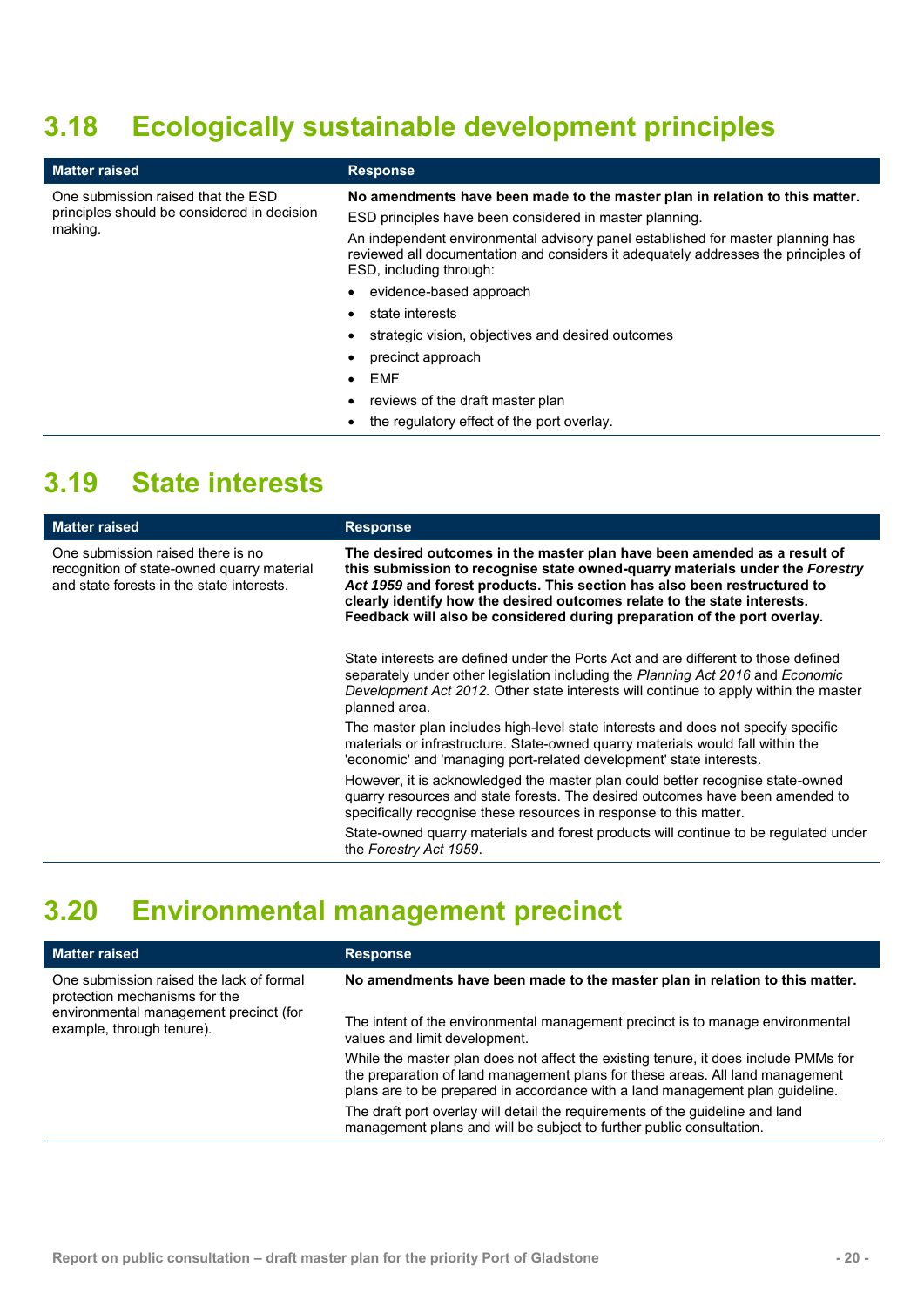### <span id="page-23-0"></span>**3.21 Implementation**

| <b>Matter raised</b>                                                                                                                  | <b>Response</b>                                                                                                                                                                                                                                             |
|---------------------------------------------------------------------------------------------------------------------------------------|-------------------------------------------------------------------------------------------------------------------------------------------------------------------------------------------------------------------------------------------------------------|
| One submission requested a figure in the<br>draft master plan be updated to demonstrate<br>how the master plan will be implemented.   | Minor amendments have been made to the master plan to clarify how the<br>master plan will be implemented. Feedback will also be considered during<br>preparation of a port overlay.                                                                         |
| In particular, the submitter suggested the<br>development scheme for the GSDA be<br>updated to be consistent with the master<br>plan. | The figure reflects the requirements of the Ports Act and therefore does not require<br>amendment.                                                                                                                                                          |
|                                                                                                                                       | The Ports Act cannot require the Coordinator-General to amend the development<br>scheme to align with the master plan. However, the Ports Act does require the<br>Coordinator-General review the development scheme after the port overlay takes<br>effect. |
|                                                                                                                                       | The department has been and will continue to liaise with the Office of the<br>Coordinator-General throughout the master planning process.                                                                                                                   |

### <span id="page-23-1"></span>**3.22 Marine infrastructure precinct**

| <b>Matter raised</b>                                                                                                                                                    | <b>Response</b>                                                                                                                                                                                                                                                                                                                                                                                                                                                                                                                                                    |
|-------------------------------------------------------------------------------------------------------------------------------------------------------------------------|--------------------------------------------------------------------------------------------------------------------------------------------------------------------------------------------------------------------------------------------------------------------------------------------------------------------------------------------------------------------------------------------------------------------------------------------------------------------------------------------------------------------------------------------------------------------|
| One submission raised the environmental<br>value of intertidal habitat in the marine<br>infrastructure precinct should be recognised<br>and retained wherever possible. | No amendments to the master plan have been made in relation to this matter.<br>Feedback will be considered during preparation of the port overlay.                                                                                                                                                                                                                                                                                                                                                                                                                 |
|                                                                                                                                                                         | Precincts have been identified with consideration of environmental values and the<br>avoid-mitigate-offset hierarchy. Environmental values are recognised in Appendix B<br>and through the EMF objectives in Appendix E of the final master plan. The marine<br>infrastructure precinct has been identified as important to the continued operation<br>and expansion of the priority Port of Gladstone, one of only four priority ports in<br>Queensland. This is an important factor in separating the marine infrastructure<br>precinct and the marine precinct. |
|                                                                                                                                                                         | The master plan is not an approval mechanism and all relevant statutory approval<br>processes will continue to apply to development applications, including application of<br>the avoid-mitigate-offset hierarchy.                                                                                                                                                                                                                                                                                                                                                 |

### <span id="page-23-2"></span>**3.23 Marine services and recreation precinct**

| <b>Matter raised</b>                                                                                    | <b>Response</b>                                                                                                                                                                                                                                                                                                              |
|---------------------------------------------------------------------------------------------------------|------------------------------------------------------------------------------------------------------------------------------------------------------------------------------------------------------------------------------------------------------------------------------------------------------------------------------|
| One submission raised matters relating to<br>the marine services and recreation precinct,<br>including: | Minor amendments have been made to the master plan to recognise the<br>economic importance of cruise shipping to the Gladstone region.                                                                                                                                                                                       |
| importance of cruise shipping<br>support for GPC's East Shores<br>development.                          | The master plan recognises the importance of cruise shipping for the Gladstone<br>region which commenced in 2016 at Auckland Point, and associated sightseeing<br>opportunities within the Southern Great Barrier Reef region. Specifically, a section on<br>cruise shipping has been included in Part A of the master plan. |
|                                                                                                         | GPC's long-term planning for Auckland Point to include tourism facilities, including<br>East Shores Stage 1B, is recognised through the evidence base and the precinct<br>approach in the master plan.                                                                                                                       |
|                                                                                                         | The marine services and recreation precinct identifies the importance of relevant<br>recreational infrastructure to support cruise ship passengers.                                                                                                                                                                          |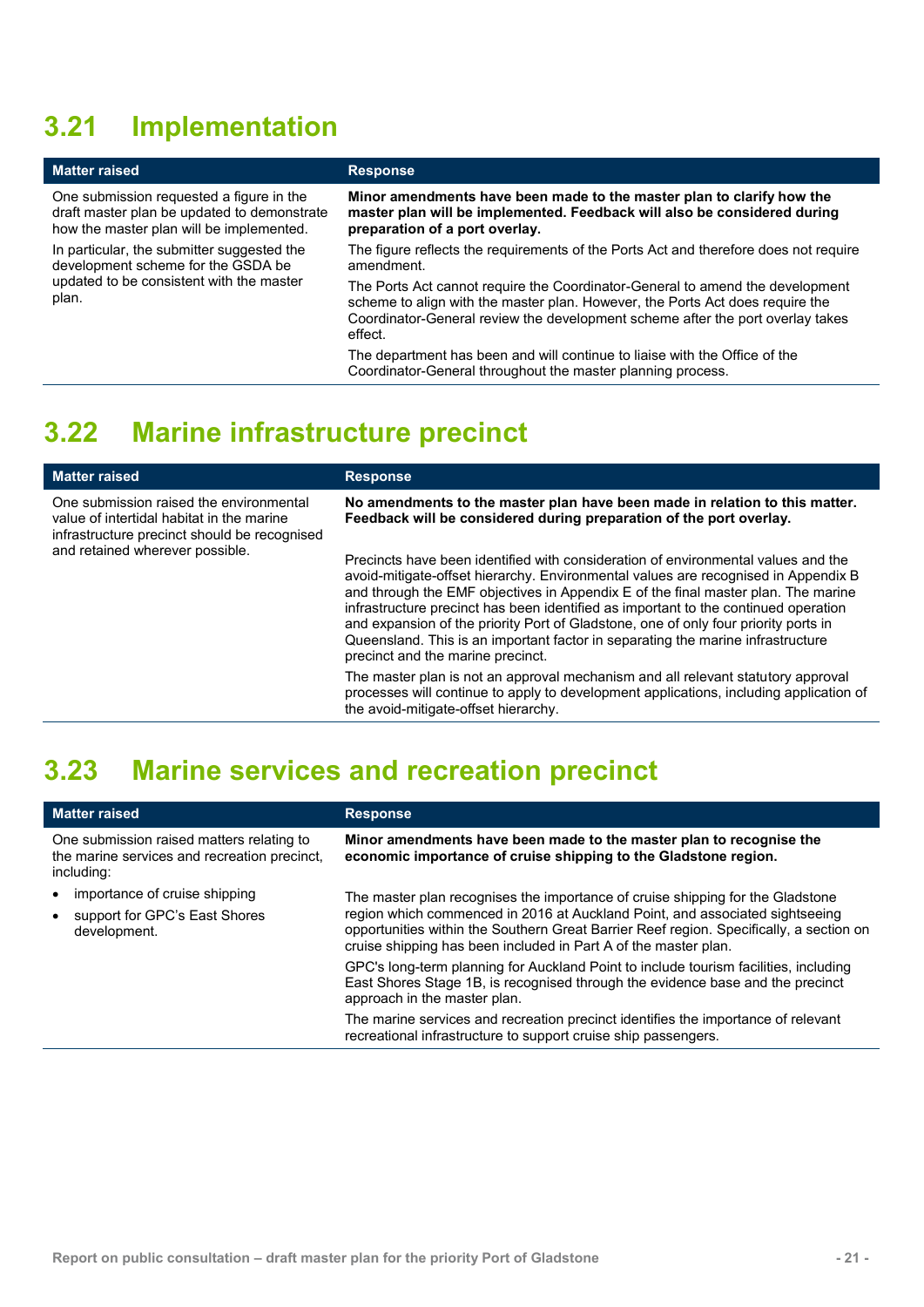### <span id="page-24-0"></span>**3.24 Outstanding Universal Value**

### **Matter raised Response**

One submission raised matters relating to OUV, including:

- the master plan should focus on the avoid-mitigate-offset hierarchy
- lack of detail on zones of impact and mapping
- concern regarding the level of development and potential impacts to OUV.

**The master plan has been amended to clarify how the avoid-mitigate-offset hierarchy has been adopted in master planning. Other minor amendments include clarifying how mapping has been prepared and should be interpreted. Feedback will also be considered during preparation of the port overlay.**

A response to each of the matters is provided below.

### Avoid-mitigate-offset hierarchy

The master plan adopts the avoid-mitigate-offset hierarchy (collectively referred to and defined as 'minimise' in the draft master plan). However, to avoid any doubt, these terms are now explicitly referenced throughout the master plan. The hierarchy is a central component of the master plan and is recognised through the objectives, desired outcomes, precincts and EMF objectives. Any project proposal in the master planned area will still be required to address relevant statutory approval processes, including the avoid-mitigate-offset hierarchy.

### Zones of impact and mapping

Potential impacts from development have been identified at a high level due to the large spatial extent of the master planned area and the wide range of activities that could potentially occur within the precincts up to the year 2050.

However, the precinct approach identifies areas where development should be limited based on the environmental values present, including those that contribute to the OUV of the GBRWHA.

Mapping in Appendix B of the final master plan has been prepared by expert contractors based on the most up to date and readily available data obtained through desktop assessment. The mapping has also been reviewed by an independent environmental advisory panel established for master planning.

While some of these datasets have been synthesised using field collected data, it is acknowledged some of the datasets are the result of desktop studies and not all mapping has been confirmed through field surveys. Data sources are referenced on each map.

Following release of the master plan, the mapping in this appendix may not be current. Project proponents and government regulators should not use this as a single assessment source.

### Level of development and potential impacts to OUV

At a GBRWHA-wide scale, the Ports Act has restricted port development to four key areas, protecting greenfield sites and the marine parks.

The OUV of the GBRWHA has been an intrinsic consideration in master planning for the priority Port of Gladstone. The EMF and Appendix C within the final master plan identifies the local expression of OUV of the GBRWHA at the priority Port of Gladstone and its surrounding marine and land areas. This approach is consistent with the Reef 2050 Plan and the recommendations of the Independent Review.

The inclusion of precincts has identified areas where development should be limited.

The EMF includes a PMM relating to an environmental assessment guideline for the priority Port of Gladstone to ensure OUV is consistently considered during environmental approval processes. It is envisaged the port overlay will include detailed assessment benchmarks to ensure assessment managers consider important OUV attributes. The department will continue to consult with stakeholders in preparing a draft port overlay.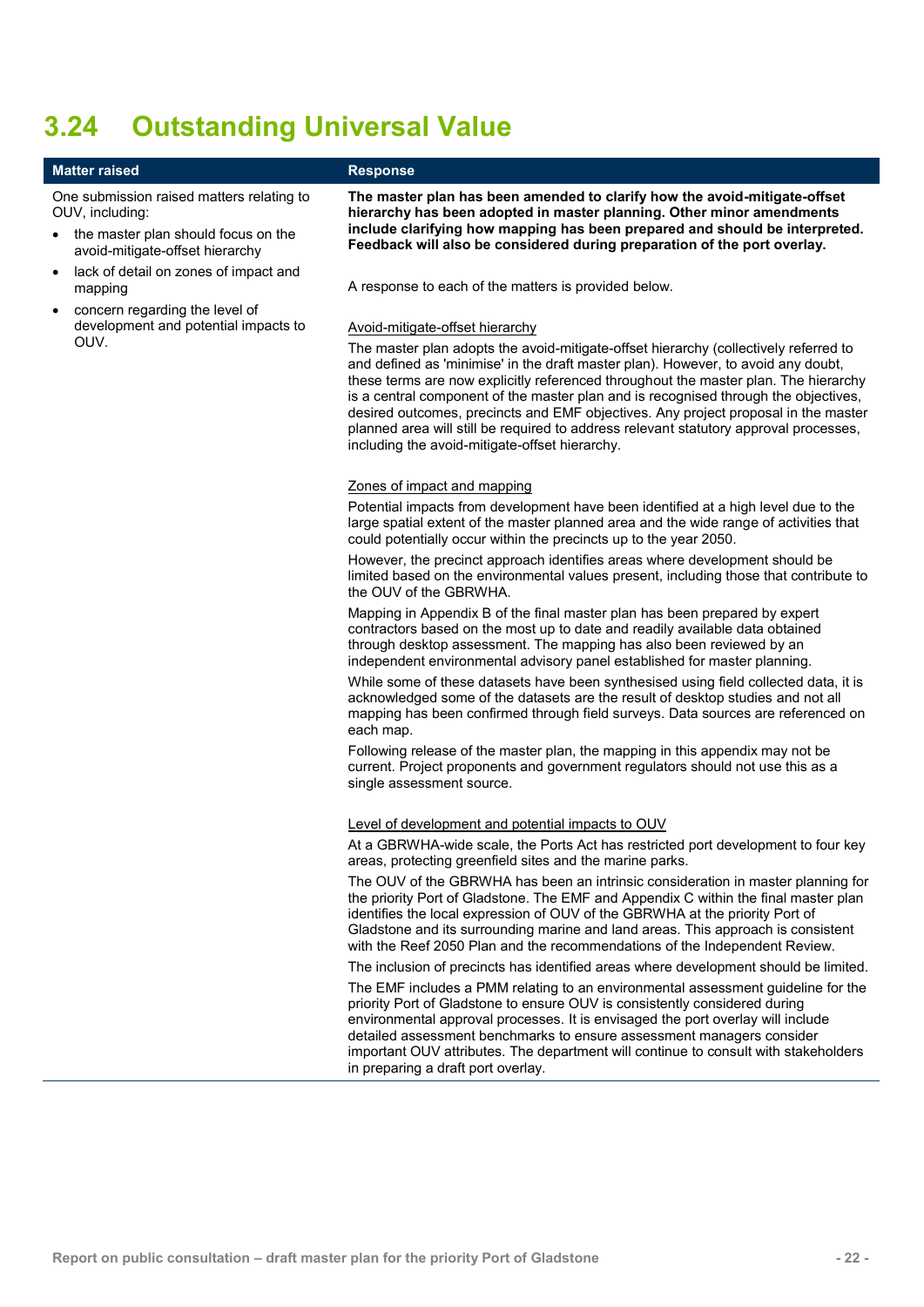## <span id="page-25-0"></span>**3.25 Precincts – general**

| <b>Matter raised</b>                                                         | <b>Response</b>                                                                                                                                                                                                                                                                                                                                    |
|------------------------------------------------------------------------------|----------------------------------------------------------------------------------------------------------------------------------------------------------------------------------------------------------------------------------------------------------------------------------------------------------------------------------------------------|
| One submission raised matters relating to<br>precincts generally, including: | Minor amendments have been made to the master plan to assist with precinct<br>interpretation, including the addition of more detailed mapping.                                                                                                                                                                                                     |
| how precincts have been delineated                                           |                                                                                                                                                                                                                                                                                                                                                    |
| suggesting that precincts should change<br>based on each scenario.           | Considerations for determining the precincts are presented in Table 5 of the final<br>master plan.                                                                                                                                                                                                                                                 |
|                                                                              | Precincts have been identified to indicate the long-term development potential of the<br>master planned area. Existing planning instruments will continue to apply within the<br>master planned area and provide the specific land use intent.                                                                                                     |
|                                                                              | Assessment managers and the process for development applications remain<br>unchanged. However, when implemented, the port overlay will include detailed<br>assessment benchmarks to be considered by assessment managers. The draft port<br>overlay will be subject to a separate public consultation process in accordance with<br>the Ports Act. |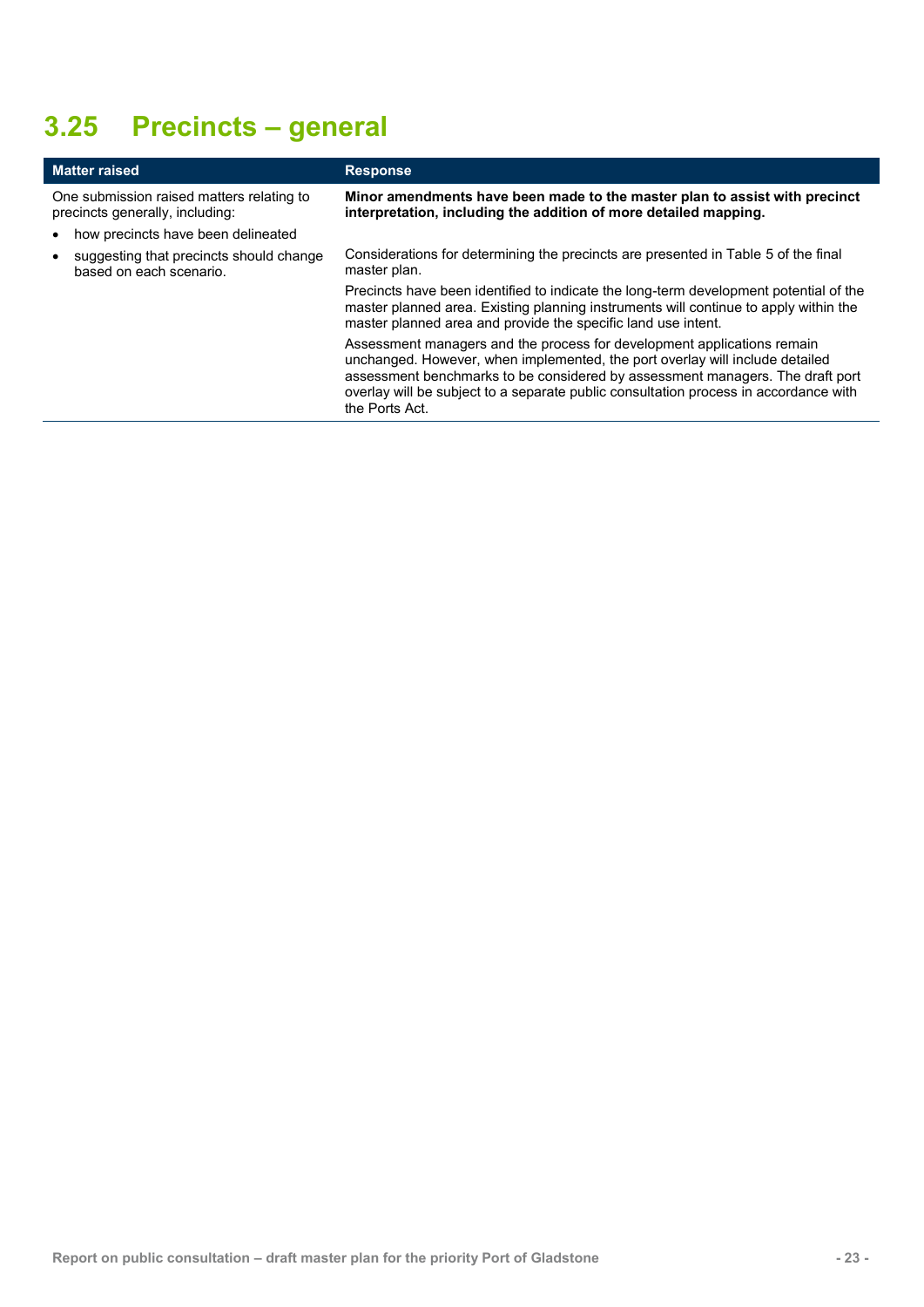## <span id="page-26-0"></span>**4. Structural and presentation changes**

In addition to the changes described in section 3 of this report, the structure and presentation of the master plan has been revised from the draft master plan released for public consultation. This improves readability and assists stakeholder interpretation. The master plan is now structured as follows.

| <b>Section</b>                                                                      | <b>Content</b>                                                                                                                                                                                                                                                                                   |
|-------------------------------------------------------------------------------------|--------------------------------------------------------------------------------------------------------------------------------------------------------------------------------------------------------------------------------------------------------------------------------------------------|
| Introduction                                                                        | Describes what the master plan is, how it is implemented and how it relates to other<br>policy initiatives. Importantly, it identifies the state interests affected, or likely to be<br>affected, by existing uses at the port and future development at, or for, the port.                      |
| Part A - Context                                                                    | Identifies the strategic importance, role and function of the Port of Gladstone and key<br>considerations for the management of sustainable growth of the port and port-related<br>industry in the master planned area, including interface areas adjoining port operations.                     |
| Part B - Strategic vision, objectives<br>and desired outcomes                       | States the long-term vision of the master planned area that considers the capacity for<br>growth in consideration of the principles of ESD, and outlines objectives and desired<br>outcomes which clarify how the strategic vision will be achieved.                                             |
| Part C - Master planned area and<br>precincts                                       | Identifies the master planned area and the master planned area precincts. These<br>precincts relate to the port-related development intent for the master planned area.                                                                                                                          |
| Part D - Environmental management<br>framework                                      | Identifies the environmental values within the master planned area and surrounding<br>areas, identifies potential impacts, and outlines the objectives and measures for the<br>management of potential impacts on environmental values.                                                          |
| Part E - Master plan implementation                                                 | Outlines the implementation of the master plan through the existing regulatory framework<br>and a separate port overlay instrument.                                                                                                                                                              |
| Appendix A - Priority Port of<br>Gladstone master planned area                      | Provides the regulatory map of the master planned area and detailed precinct maps.                                                                                                                                                                                                               |
| Appendix B - Mapping of the OUV of<br>the GBRWHA and other<br>environmental values  | Provides consolidated mapping of the environmental values within and surrounding the<br>master planned area, including values that contribute to the OUV of the GBRWHA.                                                                                                                          |
| Appendix C - Local attributes that<br>contribute to the OUV of the<br><b>GBRWHA</b> | Details the attributes and associated environmental values locally expressed in the<br>master planned area and surrounding areas, and their contribution to the OUV of the<br>GBRWHA.                                                                                                            |
| Appendix D - Potential impacts on<br>environmental values                           | Outlines the potential impacts on environmental values as a result of development in the<br>master planned area, and the precincts to which they are relevant.                                                                                                                                   |
| Appendix $E - EMF$ objectives                                                       | Outlines objectives for each master planned area precinct to avoid, mitigate and/or offset<br>potential impacts from development on environmental values, including the OUV of the<br>GBRWHA, matters of national environmental significance and matters of state<br>environmental significance. |
| Appendix F - Definitions                                                            | Provides a table of definitions relevant to the master plan.                                                                                                                                                                                                                                     |
| Appendix G - Abbreviations and<br>acronyms                                          | Provides a table of abbreviations and acronyms used in the master plan.                                                                                                                                                                                                                          |
| Appendix H - References                                                             | Provides a list of references relevant to the master plan content.                                                                                                                                                                                                                               |

## <span id="page-26-1"></span>**5. Conclusion**

The draft master plan for the priority Port of Gladstone was released for public consultation from 28 August to 9 October 2017. Nineteen submissions were received and categorised into 25 themes for evaluation. In accordance with the Ports Act, this report will be published on the department's website to demonstrate the matters raised in submissions and how they have been considered in the final master plan. Submissions will be considered in preparation of the port overlay.

The Queensland Government has delivered a master plan for the priority Port of Gladstone, fulfilling the requirements of the Ports Act and Reef 2050 Plan. The master plan is available for viewing on the department's website at **www.tmr.qld.gov.au/SustainablePorts-Gladstone**. The department will continue to liaise with stakeholders in preparation of a port overlay.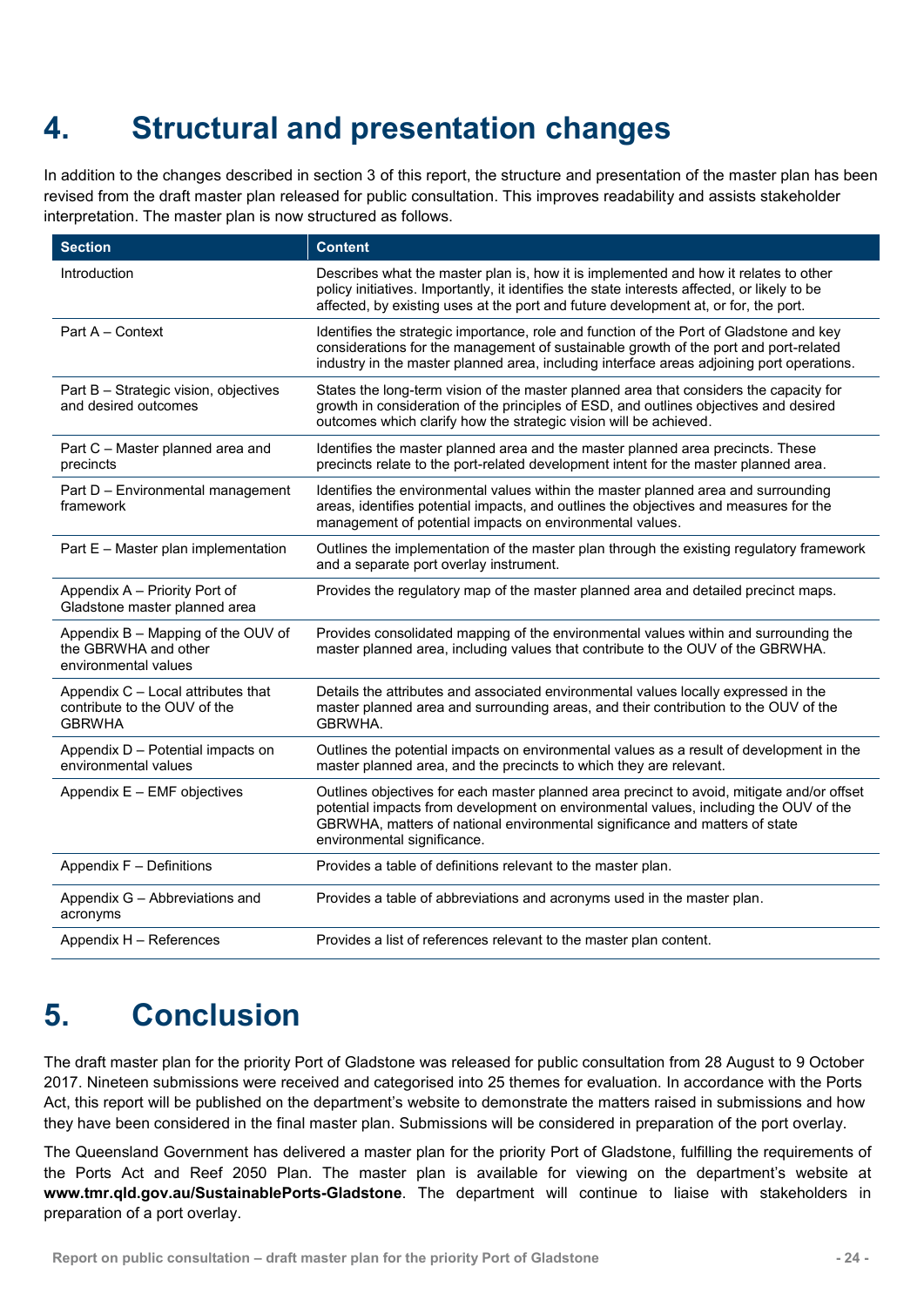## <span id="page-27-0"></span>**Appendix A: Abbreviations and acronyms**

| Abbreviation/acronym              | <b>Definition</b>                                                                           |
|-----------------------------------|---------------------------------------------------------------------------------------------|
| <b>EMF</b>                        | environmental management framework                                                          |
| <b>EPBC Act</b>                   | Environment Protection and Biodiversity Conservation Act 1999                               |
| <b>ESD</b>                        | ecologically sustainable development                                                        |
| <b>GBRWHA</b>                     | Great Barrier Reef World Heritage Area                                                      |
| <b>GPC</b>                        | <b>Gladstone Ports Corporation</b>                                                          |
| <b>GPC LUP</b>                    | Gladstone Ports Corporation land use plan:<br>2012 Land Use Plan: Version 2 - February 2016 |
| <b>GRC</b>                        | Gladstone Regional Council                                                                  |
| GRC planning scheme               | Gladstone Regional Council planning scheme:                                                 |
|                                   | Our Place Our Plan Gladstone Regional Council Planning Scheme                               |
| <b>GSDA</b>                       | Gladstone State Development Area                                                            |
| <b>GSDA Development</b><br>Scheme | Gladstone State Development Area Development Scheme                                         |
| Independent Review                | Independent Review of the Port of Gladstone                                                 |
| Maintenance Dredging<br>Strategy  | Maintenance Dredging Strategy for Great Barrier Reef World Heritage Area Ports              |
| <b>MSES</b>                       | matters of state environmental significance                                                 |
| <b>MTSC</b>                       | <b>Materials Transportation Services Corridor</b>                                           |
| <b>OUV</b>                        | <b>Outstanding Universal Value</b>                                                          |
| <b>PMAV</b>                       | Property Maps of Assessable Vegetation                                                      |
| <b>PMM</b>                        | <b>Priority Management Measure</b>                                                          |
| Ports Act                         | Sustainable Ports Development Act 2015                                                      |
| Reef 2050 Plan                    | Reef 2050 Long-Term Sustainability Plan                                                     |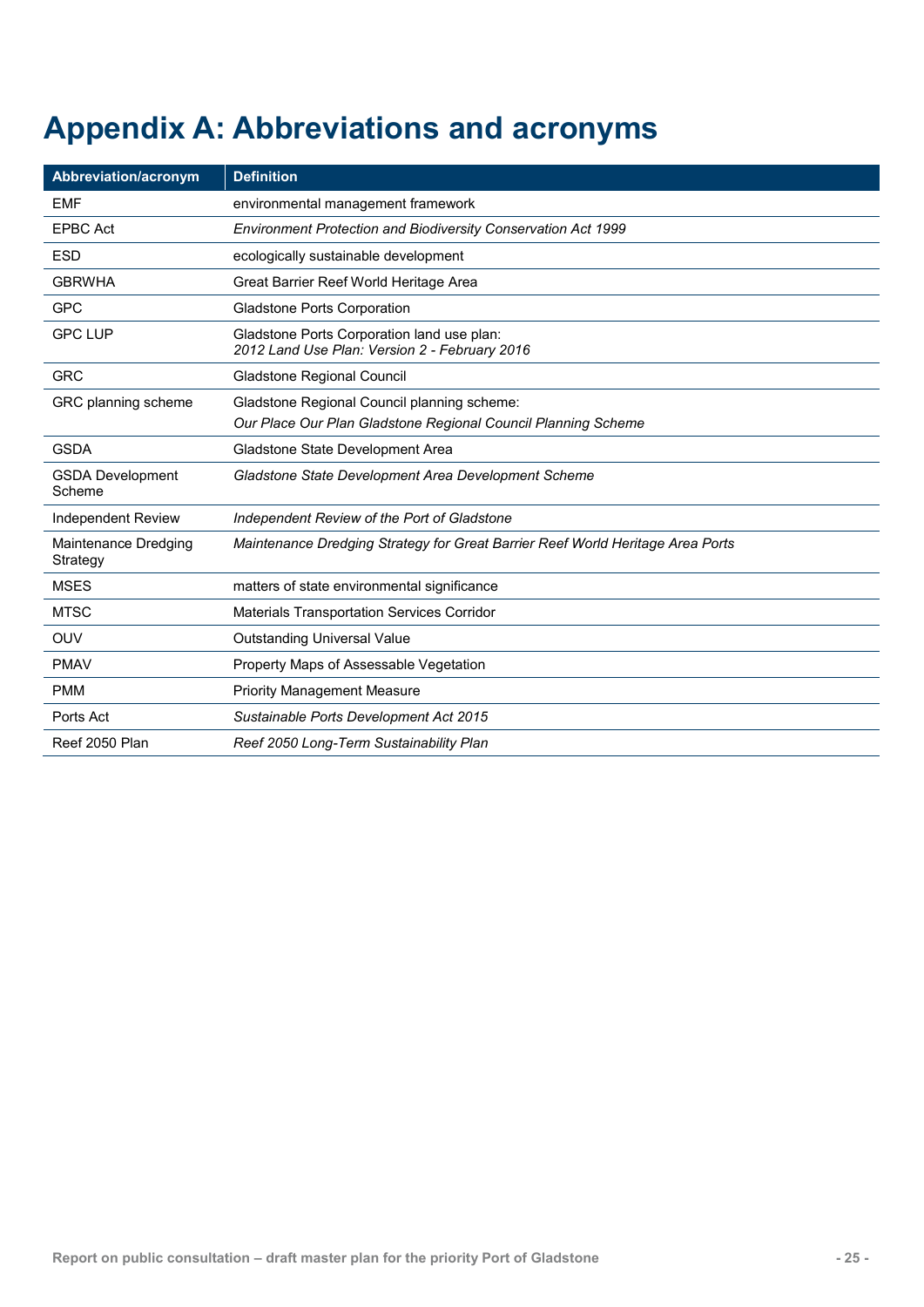Page intentionally blank